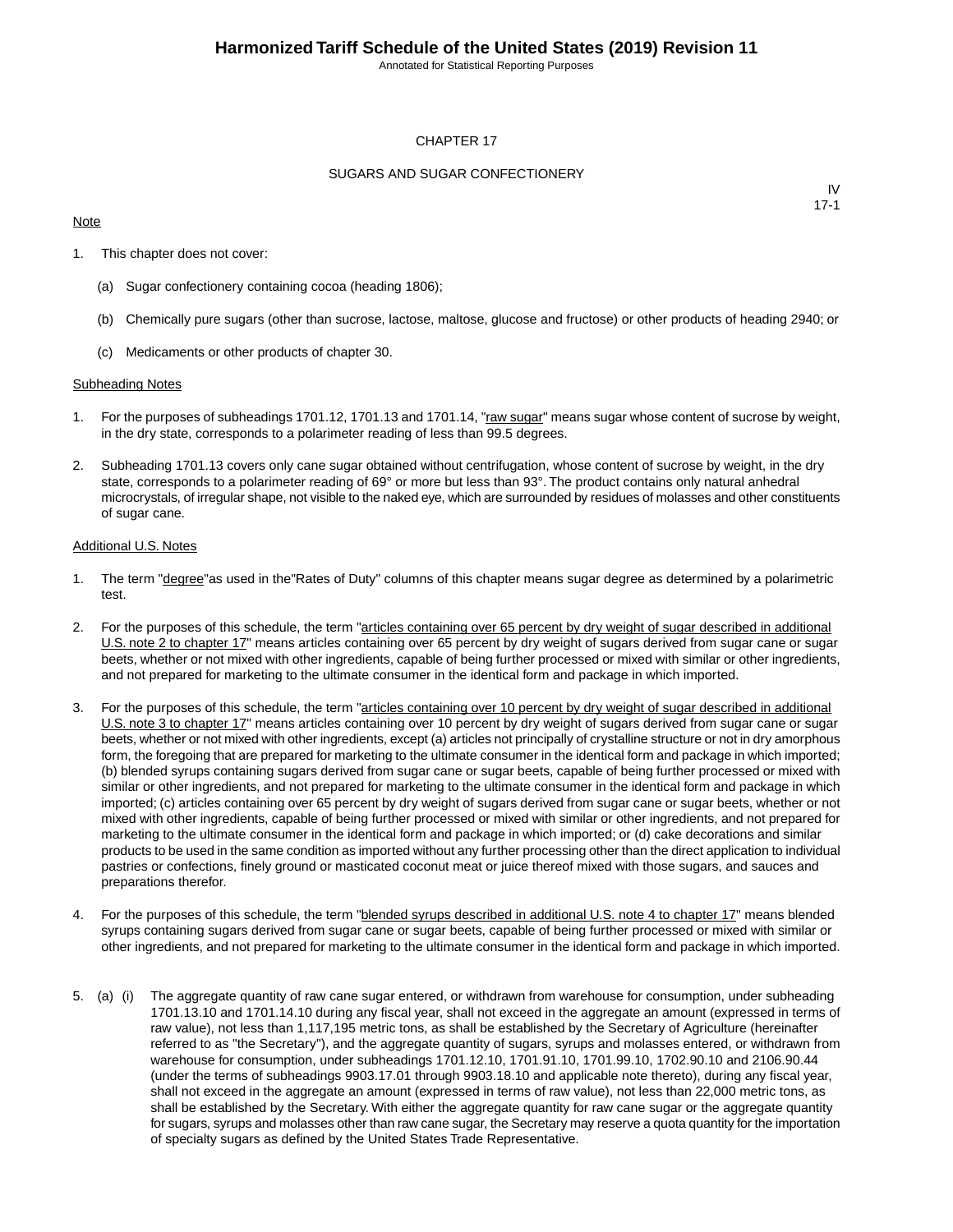Annotated for Statistical Reporting Purposes

Additional U.S. Notes (con.) IV 17-2

- (ii) Whenever the Secretary believes that domestic supplies of sugars may be inadequate to meet domestic demand at reasonable prices, the Secretary may modify any quantitative limitations which have previously been established under this note but may not reduce the total amounts below the amounts provided for in subdivision (i) hereof.
- (iii) The Secretary shall inform the Secretary of the Treasury of any determination made under this note. Notice of such determinations shall be published in the Federal Register.
- (iv) Sugar entering the United States during a quota period established under this note may be charged to the previous or subsequent quota period with the written approval of the Secretary.
- (b) (i) The quota amounts established under subdivision (a) may be allocated among supplying countries and areas by the United States Trade Representative.
	- (ii) The United States Trade Representative, after consultation with the Secretaries of State and Agriculture, may modify, suspend (for all or part of the quota amount), or reinstate the allocations provided for in this subdivision (including the addition or deletion of any country or area) if he finds that such action is appropriate to carry out the rights or obligations of the United States under any international agreement to which the United States is a party or is appropriate to promote the economic interests of the United States.
	- (iii) The United States Trade Representative shall inform the Secretary of the Treasury of any such action and shall publish notice thereof in the Federal Register. Such action shall not become effective until the day following the date of publication of such notice in the Federal Register or such later date as may be specified by the United States Trade Representative.
	- (iv) The United States Trade Representative may promulgate regulations appropriate to provide for the allocations authorized pursuant to this note. Such regulations may, among other things, provide for the issuance of certificates of eligibility to accompany any sugars, syrups or molasses (including any specialty sugars) imported from any country or area for which an allocation has been provided and for such minimum quota amounts as may be appropriate to provide reasonable access to the U.S. market for articles the product of those countries or areas having small allocations.
- (c) For purposes of this note, the term raw value means the equivalent of such articles in terms of ordinary commercial raw sugar testing 96 degrees by the polariscope as determined in accordance with regulations or instructions issued by the Secretary of the Treasury. Such regulations or instructions may, among other things, provide: (i) for the entry of such articles pending a final determination of polarity; and (ii) that positive or negative adjustments for differences in preliminary and final raw values be made in the same or succeeding quota periods. The principal grades and types of sugar shall be translated into terms of raw value in the following manner--
	- (A) For articles described in subheadings, 1701.12.05, 1701.12.10, 1701.12.50, 1701.13.05, 1701.13.10, 1701.13.20, 1701.13.50, 1701.14.05,1701.14.10,1701.14.20, 1701.14.50, 1701.91.05, 1701.91.10, 1701.91.30, 1701.99.05, 1701.99.10, 1701.99.50, 2106.90.42, 2106.90.44 and 2106.90.46 by multiplying the number of kilograms thereof by the greater of 0.93, or 1.07 less 0.0175 for each degree of polarization under 100 degrees (and fractions of a degree in proportion).
	- (B) For articles described in subheadings 1702.90.05, 1702.90.10 and 1702.90.20, by multiplying the number of kilograms of the total sugars thereof (the sum of the sucrose and reducing or invert sugars) by 1.07.
	- (C) The Secretary of the Treasury shall establish methods for translating sugar into terms of raw value for any special grade or type of sugar, syrup, or molasses for which he/she determines that the raw value cannot be measured adequately under the above provisions.
- 6. Raw cane sugar classifiable in subheading 1701.13.20 and 1701.14.20 shall be entered only to be used for the production (other than by distillation) of polyhydric alcohols, except polyhydric alcohols for use as a substitute for sugar in human food consumption, or to be refined and reexported in refined form or in sugar-containing products, or to be substituted for domestically produced raw cane sugar that has been or will be exported. The Secretary of Agriculture may issue licenses for such entries and may promulgate such regulations (including any terms, conditions, certifications, bonds, civil penalties, or other limitations) as are appropriate to ensure that sugar entered under subheading 1701.13.20 and 1701.14.20 is used only for such purposes.
- 7. The aggregate quantity of articles containing over 65 percent by dry weight of sugars described in additional U.S. note 2 to chapter 17, entered under subheadings 1701.91.44, 1702.90.64, 1704.90.64, 1806.10.24, 1806.10.45, 1806.20.71, 1806.90.45, 1901.20.20, 1901.20.55, 1901.90.67, 2101.12.44, 2101.20.44, 2106.90.74 and 2106.90.92 during the 12-month period from October 1 in any year to the following September 30, inclusive, shall be none and no such articles shall be classifiable therein.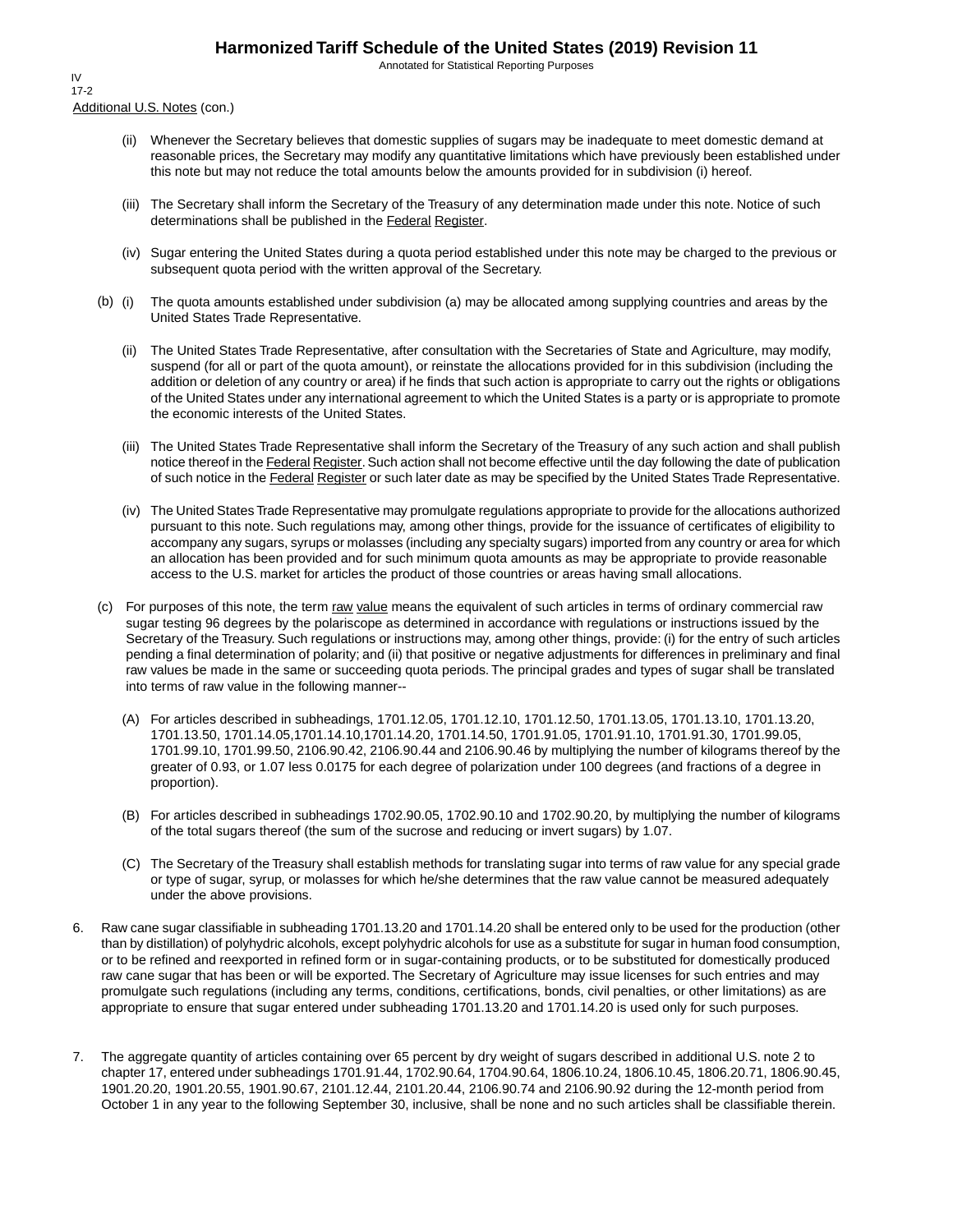Annotated for Statistical Reporting Purposes

#### Additional U.S. Notes (con.)

- 8. The aggregate quantity of articles containing over 10 percent by dry weight of sugars described in additional U.S. note 3 to chapter 17, entered under subheadings 1701.91.54, 1704.90.74, 1806.20.75, 1806.20.95, 1806.90.55, 1901.10.74, 1901.90.69, 2101.12.54, 2101.20.54, 2106.90.78 and 2106.90.95 during the 12-month period from October 1 in any year to the following September 30, inclusive, shall not exceed 64,709 metric tons (articles the product of Mexico shall not be permitted or included under this quantitative limitation and no such articles shall be classifiable therein).
- 9. The aggregate quantity of blended syrups described in additional U.S. note 4 to chapter 17, the foregoing goods entered under subheadings 1702.20.24, 1702.30.24, 1702.40.24, 1702.60.24, 1702.90.54, 1806.20.91, 1806.90.35, 2101.12.34, 2101.20.34, 2106.90.68 and 2106.90.89 during the 12-month period from October 1 in any year to the following September 30, inclusive, shall be none and no such articles shall be classifiable therein.
- 10. Heading 1703 does not include products derived from sugar cane or sugar beet and containing soluble non-sugar solids (excluding any foreign substance that may have been added or developed in the product) equal to 6 percent or less by weight of the total soluble solids.
- 11. For the purposes of subheading 1704.90.25, "cough drops" must contain a minimum of 5 mg per dose of menthol, of eucalyptol, or of a combination of menthol and eucalyptol.

#### **Statistical Note**

- 1. For the purposes of heading 1701, the term "further processing" means performing those actions to further improve the quality of sugar by a refiner through affination or defecation, clarification and further purification by absorption or crystallization.
- 2 For a list of approved standards for "Certified organic", see General Statistical Note 6.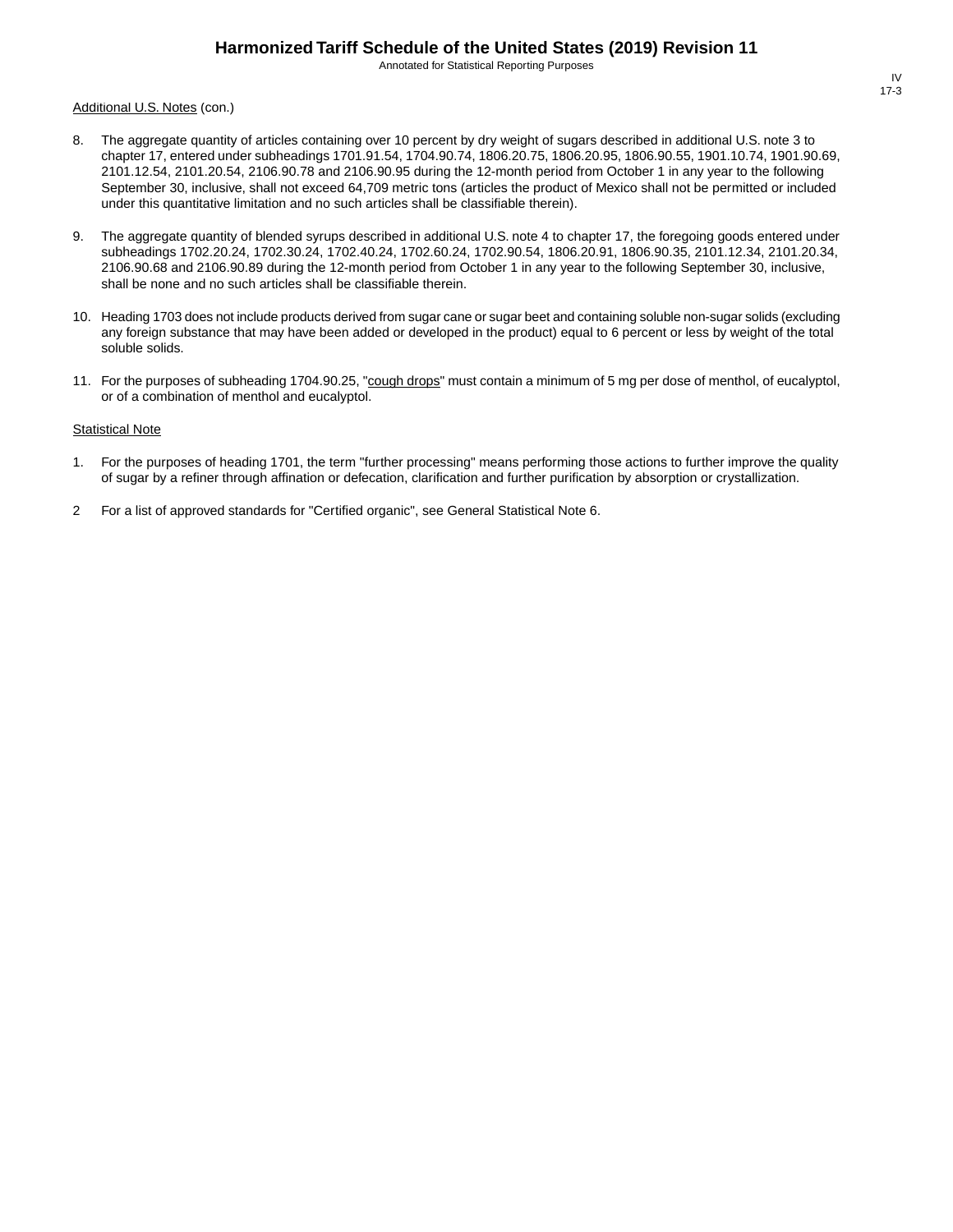Annotated for Statistical Reporting Purposes

| Heading/                         | Stat.       |                                                                                                                                                                                                         | Unit           |                                                                                                                                                                    | Rates of Duty                                                                                                                                                                         | $\overline{2}$                                                                                                                                                                  |
|----------------------------------|-------------|---------------------------------------------------------------------------------------------------------------------------------------------------------------------------------------------------------|----------------|--------------------------------------------------------------------------------------------------------------------------------------------------------------------|---------------------------------------------------------------------------------------------------------------------------------------------------------------------------------------|---------------------------------------------------------------------------------------------------------------------------------------------------------------------------------|
| Subheading                       | Suf-<br>fix | <b>Article Description</b>                                                                                                                                                                              | of<br>Quantity | General                                                                                                                                                            | $\mathbf{1}$<br>Special                                                                                                                                                               |                                                                                                                                                                                 |
| 1701<br>1701.12<br>1701.12.05 00 |             | Cane or beet sugar and chemically pure sucrose, in solid form:<br>Raw sugar not containing added flavoring or coloring<br>matter:<br>Beet sugar:<br>Described in general note 15 of the tariff schedule |                | 3.6606¢/kg less<br>0.020668¢/kg                                                                                                                                    | Free (A*, AU, BH,<br>CA, CL, CO, D, E*,                                                                                                                                               | 6.58170¢/kg<br>less                                                                                                                                                             |
| 1701.12.10 00                    |             |                                                                                                                                                                                                         |                | for each degree<br>under 100<br>degrees (and<br>fractions of a<br>degree in<br>proportion) but<br>not less than<br>3.143854¢/kg                                    | IL, JO, KR, MA,<br>MX, OM, P, PA,<br>PE, SG)                                                                                                                                          | 0.0622005¢<br>/kg for each<br>degree under<br>100 degrees<br>(and fractions<br>of a degree in<br>proportion)<br>but not less<br>than<br>5.031562¢<br>/kg                        |
|                                  |             | Described in additional U.S. note 5 to this chapter<br>and entered pursuant to its provisions                                                                                                           | kg             | 3.6606¢/kg less<br>0.020668¢/kg<br>for each degree<br>under 100<br>degrees (and<br>fractions of a<br>degree in<br>proportion) but<br>not less than<br>3.143854¢/kg | Free (A*, BH, CA,<br>CL, CO, D, E <sup>*</sup> , IL,<br>JO, KR, MA, MX,<br>OM, P, PA, PE,<br>SG)<br>See 9822.05.15 (P+)                                                               | 6.58170¢/kg<br>less<br>0.0622005¢<br>/kg for each<br>degree under<br>100 degrees<br>(and fractions<br>of a degree in<br>proportion)<br>but not less<br>than<br>5.031562¢<br>/kg |
| 1701.12.50 00                    |             |                                                                                                                                                                                                         |                |                                                                                                                                                                    | Free (BH, CL, JO,<br>MX, OM, SG)<br>7.1¢/kg (KR)<br>See 9822.05.20 (P+)<br>See 9822.06.10 (PE)<br>See 9822.08.01<br>(CO)<br>See 9822.09.17 (PA)<br>See 9912.17.05,<br>9912.17.15 (MA) | 42.05¢/kg                                                                                                                                                                       |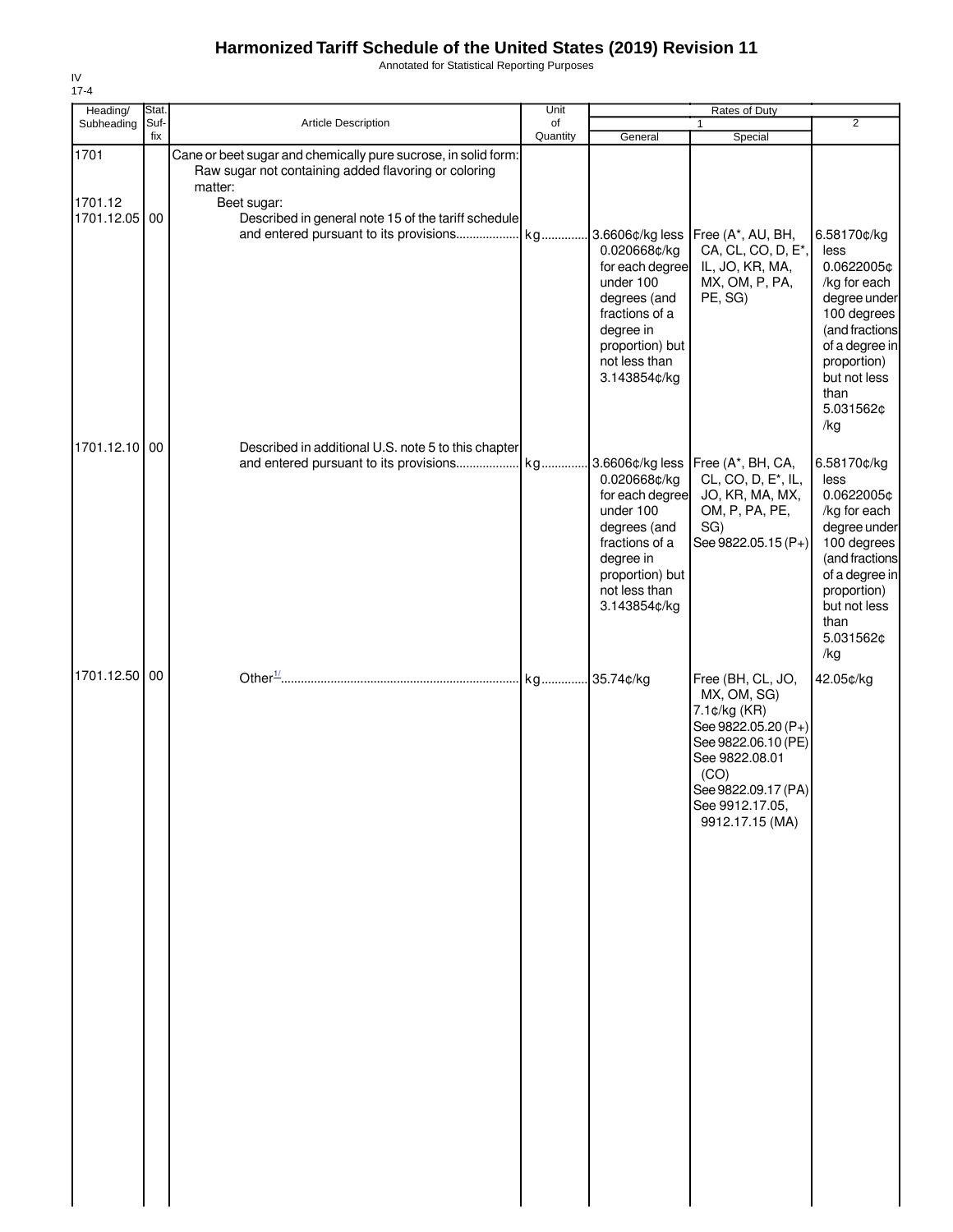Annotated for Statistical Reporting Purposes

| Heading/      | Stat.       |                                                                                                                                                                                                                                                                                                                                                                                   | Unit           |                                                                                                                                                                    | Rates of Duty                                                                                                                                                                                                                                        |                                                                                                                                                                                |
|---------------|-------------|-----------------------------------------------------------------------------------------------------------------------------------------------------------------------------------------------------------------------------------------------------------------------------------------------------------------------------------------------------------------------------------|----------------|--------------------------------------------------------------------------------------------------------------------------------------------------------------------|------------------------------------------------------------------------------------------------------------------------------------------------------------------------------------------------------------------------------------------------------|--------------------------------------------------------------------------------------------------------------------------------------------------------------------------------|
| Subheading    | Suf-<br>fix | <b>Article Description</b>                                                                                                                                                                                                                                                                                                                                                        | of<br>Quantity | General                                                                                                                                                            | $\mathbf{1}$<br>Special                                                                                                                                                                                                                              | $\overline{2}$                                                                                                                                                                 |
| 1701 (con.)   |             | Cane or beet sugar and chemically pure sucrose, in solid form:<br>(con.)<br>Raw sugar not containing added flavoring or coloring<br>matter: (con.)                                                                                                                                                                                                                                |                |                                                                                                                                                                    |                                                                                                                                                                                                                                                      |                                                                                                                                                                                |
| 1701.13       |             | Cane sugar specified in subheading note 2 to this<br>chapter:                                                                                                                                                                                                                                                                                                                     |                |                                                                                                                                                                    |                                                                                                                                                                                                                                                      |                                                                                                                                                                                |
| 1701.13.05 00 |             | Described in general note 15 of the tariff schedule                                                                                                                                                                                                                                                                                                                               |                | 1.4606¢/kg less<br>0.020668¢/kg<br>for each degree<br>under 100<br>degrees (and<br>fractions of a<br>degree in<br>proportion) but<br>not less than<br>0.943854¢/kg | Free (A*, AU, BH,<br>CA, CL, CO, D, E <sup>*</sup> ,<br>IL, JO, KR, MA,<br>MX, OM, P, PA,<br>PE, SG)                                                                                                                                                 | 4.3817¢/kg<br>less<br>0.0622005¢<br>/kg for each<br>degree under<br>100 degrees<br>(and fractions<br>of a degree in<br>proportion)<br>but not less<br>than<br>2.831562¢<br>/kg |
| 1701.13.10 00 |             | Described in additional U.S. note 5 to this chapter<br>and entered pursuant to its provisions                                                                                                                                                                                                                                                                                     | kg             | 1.4606¢/kg less<br>0.020668¢/kg<br>for each degree<br>under 100<br>degrees (and<br>fractions of a<br>degree in<br>proportion) but<br>not less than<br>0.943854¢/kg | Free (A*, BH, CA,<br>CL, CO, D, E <sup>*</sup> , IL,<br>JO, KR, MA, MX,<br>OM, P, PA, PE,<br>SG)<br>See 9822.05.15 (P+)                                                                                                                              | 4.3817¢/kg<br>less<br>0.0622005¢<br>/kg for each<br>degree under<br>100 degrees<br>(and fractions<br>of a degree in<br>proportion)<br>but not less<br>2.831562¢<br>/kg         |
| 1701.13.20 00 |             | Other sugar to be used for the production (other<br>than by distillation) of polyhydric alcohols, except<br>polyhydric alcohols for use as a substitute for sugar<br>in human food consumption, or to be refined and<br>re-exported in refined form or in sugar-containing<br>products, or to be substituted for domestically<br>produced raw cane sugar that has been or will be |                | 0.020668¢/kg<br>for each degree<br>under 100<br>degrees (and<br>fractions of a<br>degree in<br>proportion) but<br>not less than<br>0.943854¢/kg                    | CL, CO, D, E <sup>*</sup> , IL,<br>JO, MA, MX, OM,<br>P, PA, PE, SG)<br>0.2¢/kg less<br>0.003¢/kg for each<br>degree under 100<br>degrees (and<br>fractions of a<br>degree in<br>proportion) but not<br>less than 0.1¢/kg<br>(AU)<br>$0.2$ ¢/kg (KR) | 4.3817¢/kg<br>less<br>0.0622005¢/kg<br>for each<br>degree under<br>100 degrees<br>(and fractions<br>of a degree in<br>proportion)<br>but not less<br>than<br>2.831562¢<br>/kg  |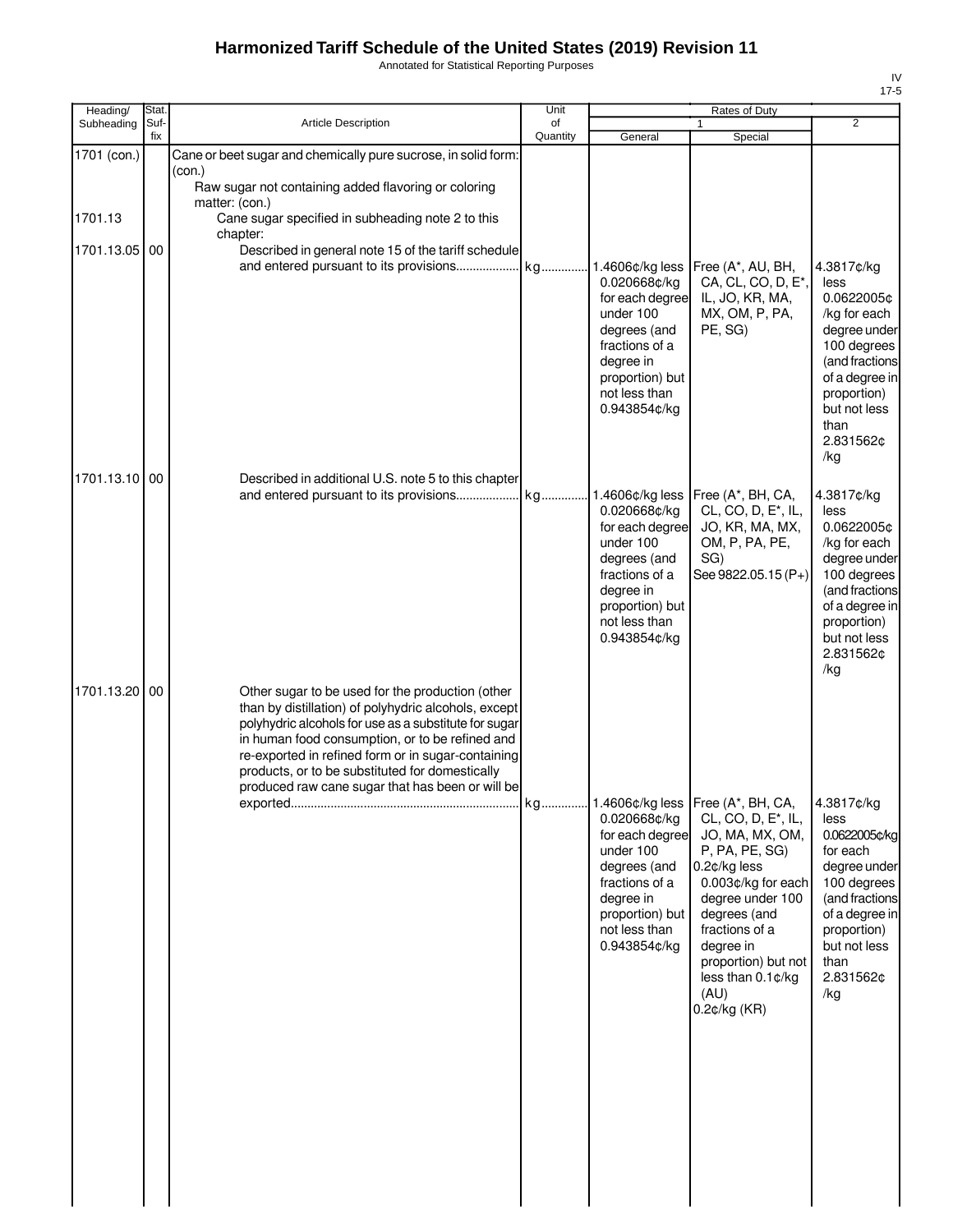Annotated for Statistical Reporting Purposes

| Heading/                                          | Stat.       |                                                                                                                                                                                                                            | Unit           |                                                                                                                                                 | Rates of Duty                                                                                                                                                   |                                                                                                                                                                           |
|---------------------------------------------------|-------------|----------------------------------------------------------------------------------------------------------------------------------------------------------------------------------------------------------------------------|----------------|-------------------------------------------------------------------------------------------------------------------------------------------------|-----------------------------------------------------------------------------------------------------------------------------------------------------------------|---------------------------------------------------------------------------------------------------------------------------------------------------------------------------|
| Subheading                                        | Suf-<br>fix | Article Description                                                                                                                                                                                                        | of<br>Quantity |                                                                                                                                                 |                                                                                                                                                                 | $\overline{2}$                                                                                                                                                            |
| 1701 (con.)<br>1701.13<br>$con.$<br>1701.13.50 00 |             | Cane or beet sugar and chemically pure sucrose, in solid form:<br>(con.)<br>Raw sugar not containing added flavoring or coloring<br>matter: (con.)<br>Cane sugar specified in subheading note 2 to this<br>chapter: (con.) |                | General                                                                                                                                         | Special<br>Free (BH, CL, JO,<br>MX, OM, SG)<br>6.7¢/kg (KR)<br>See 9822.05.20 (P+)<br>See 9822.06.10 (PE)<br>See 9822.08.01<br>(CO)<br>See 9822.09.17 (PA)      | 39.85¢/kg                                                                                                                                                                 |
| 1701.14<br>1701.14.05 00                          |             | Other cane sugar:<br>Described in general note 15 of the tariff schedule<br>and entered pursuant to its provisions                                                                                                         |                | 0.020668¢/kg<br>for each degree<br>under 100<br>degrees (and<br>fractions of a<br>degree in<br>proportion) but<br>not less than<br>0.943854¢/kg | See 9912.17.05-<br>9912.17.10 (MA)<br>kg 1.4606¢/kg less   Free (A*, AU, BH,<br>CA, CL, CO, D, E <sup>*</sup> ,<br>IL, JO, KR, MA,<br>MX, OM, P, PA,<br>PE, SG) | 4.3817¢/kg<br>less<br>0.0622005¢/kg<br>for each<br>degree under<br>100 degrees<br>(and fractions<br>of a degree in<br>proportion)<br>but not less<br>than<br>2.831562¢/kg |
| 1701.14.10 00                                     |             | Described in additional U.S. note 5 to this chapter<br>and entered pursuant to its provisions                                                                                                                              | kg             | 0.020668¢/kg<br>for each degree<br>under 100<br>degrees (and<br>fractions of a<br>degree in<br>proportion) but<br>not less than<br>0.943854¢/kg | 1.4606¢/kg less   Free (A*, BH, CA,<br>CL, CO, D, E <sup>*</sup> , IL,<br>JO, KR, MA, MX,<br>OM, P, PA, PE,<br>SG)<br>See 9822.05.15 (P+)                       | 4.3817¢/kg<br>less<br>0.0622005¢/kg<br>for each<br>degree under<br>100 degrees<br>(and fractions<br>of a degree in<br>proportion)<br>but not less<br>than<br>2.831562¢/kg |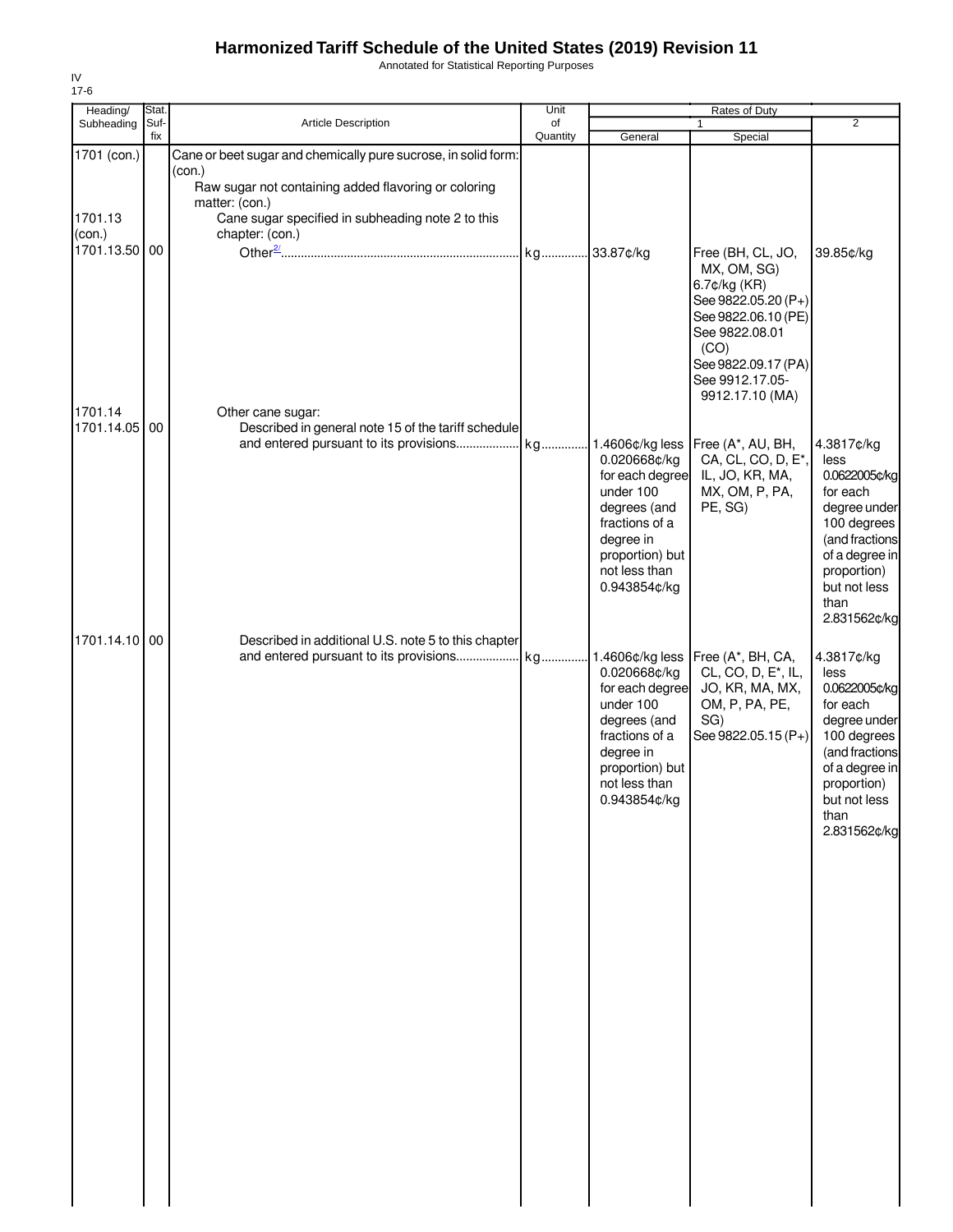Annotated for Statistical Reporting Purposes

| Heading/                                                                         | Stat. |                                                                                                                                                                                                                                                                                                                                                                                                                                                                                                                                                                                            | Unit     |                                                                                                                                                 | Rates of Duty                                                                                                                                                                                                                                                                                                                                                                                                                                                                                           |                                                                                                                                                                                                              |
|----------------------------------------------------------------------------------|-------|--------------------------------------------------------------------------------------------------------------------------------------------------------------------------------------------------------------------------------------------------------------------------------------------------------------------------------------------------------------------------------------------------------------------------------------------------------------------------------------------------------------------------------------------------------------------------------------------|----------|-------------------------------------------------------------------------------------------------------------------------------------------------|---------------------------------------------------------------------------------------------------------------------------------------------------------------------------------------------------------------------------------------------------------------------------------------------------------------------------------------------------------------------------------------------------------------------------------------------------------------------------------------------------------|--------------------------------------------------------------------------------------------------------------------------------------------------------------------------------------------------------------|
|                                                                                  | fix   |                                                                                                                                                                                                                                                                                                                                                                                                                                                                                                                                                                                            | Quantity | General                                                                                                                                         | Special                                                                                                                                                                                                                                                                                                                                                                                                                                                                                                 |                                                                                                                                                                                                              |
| Subheading<br>1701 (con.)<br>1701.14<br>(con.)<br>1701.14.20 00<br>1701.14.50 00 | Suf-  | Article Description<br>Cane or beet sugar and chemically pure sucrose, in solid form:<br>(con.)<br>Raw sugar not containing added flavoring or coloring<br>matter: (con.)<br>Other cane sugar: (con.)<br>Other sugar to be used for the production (other<br>than by distillation) of polyhydric alcohols, except<br>polyhydric alcohols for use as a substitute for sugar<br>in human food consumption, or to be refined and<br>re-exported in refined form or in sugar-containing<br>products, or to be substituted for domestically<br>produced raw cane sugar that has been or will be | of       | 0.020668¢/kg<br>for each degree<br>under 100<br>degrees (and<br>fractions of a<br>degree in<br>proportion) but<br>not less than<br>0.943854¢/kg | $\mathbf{1}$<br>kg 1.4606¢/kg less   Free (A*, BH, CA,<br>CL, CO, D, E <sup>*</sup> , IL,<br>JO, MA, MX, OM,<br>P, PA, PE, SG)<br>0.2¢/kg less<br>0.003¢/kg for each<br>degree under 100<br>degrees (and<br>fractions of a<br>degree in<br>proportion) but not<br>less than 0.1¢/kg<br>(AU)<br>$0.2$ ¢/kg (KR)<br>Free (BH, CL, JO,<br>MX, OM, SG)<br>6.7¢/kg (KR)<br>See 9822.05.20 (P+)<br>See 9822.06.10 (PE)<br>See 9822.08.01<br>(CO)<br>See 9822.09.17 (PA)<br>See 9912.17.05-<br>9912.17.10 (MA) | $\overline{2}$<br>4.3817¢/kg<br>less<br>0.0622005¢/kg<br>for each<br>degree under<br>100 degrees<br>(and fractions<br>of a degree in<br>proportion)<br>but not less<br>than<br>2.831562¢<br>/kg<br>39.85¢/kg |
|                                                                                  |       |                                                                                                                                                                                                                                                                                                                                                                                                                                                                                                                                                                                            |          |                                                                                                                                                 |                                                                                                                                                                                                                                                                                                                                                                                                                                                                                                         |                                                                                                                                                                                                              |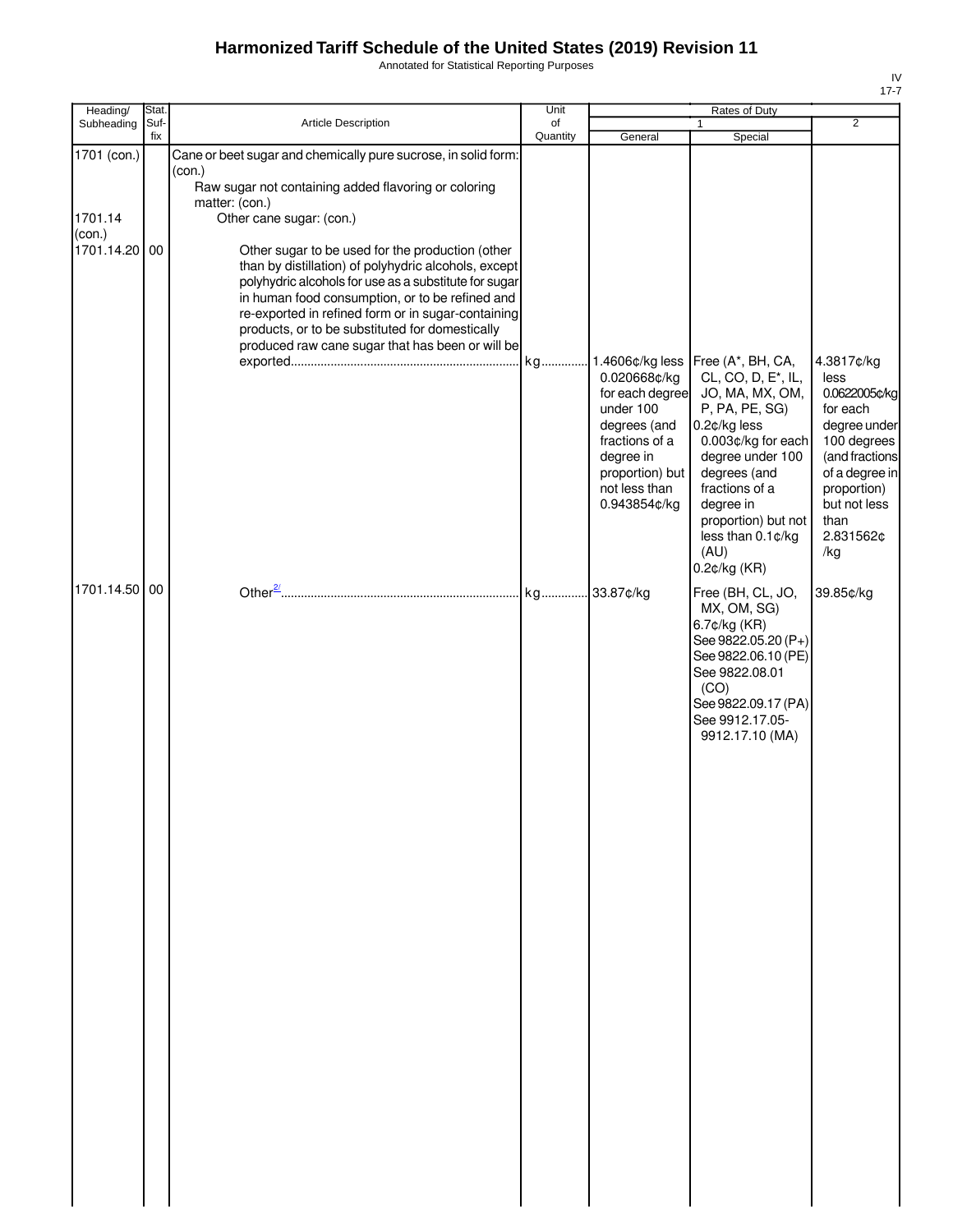Annotated for Statistical Reporting Purposes

| Heading/      | Stat.       |                                                                                                                           | Unit           |                                                                                                                                                                    | Rates of Duty                                                                                                                                                                         |                                                                                                                                                                                |
|---------------|-------------|---------------------------------------------------------------------------------------------------------------------------|----------------|--------------------------------------------------------------------------------------------------------------------------------------------------------------------|---------------------------------------------------------------------------------------------------------------------------------------------------------------------------------------|--------------------------------------------------------------------------------------------------------------------------------------------------------------------------------|
| Subheading    | Suf-<br>fix | Article Description                                                                                                       | of<br>Quantity | General                                                                                                                                                            | $\mathbf{1}$<br>Special                                                                                                                                                               | 2                                                                                                                                                                              |
| 1701 (con.)   |             | Cane or beet sugar and chemically pure sucrose, in solid form:<br>(con.)<br>Other:                                        |                |                                                                                                                                                                    |                                                                                                                                                                                       |                                                                                                                                                                                |
| 1701.91       |             | Containing added flavoring or coloring matter:<br>Containing added coloring but not containing<br>added flavoring matter: |                |                                                                                                                                                                    |                                                                                                                                                                                       |                                                                                                                                                                                |
| 1701.91.05    | 00          | Described in general note 15 of the tariff<br>schedule and entered pursuant to its                                        |                | 3.6606¢/kg less                                                                                                                                                    | Free (A*, AU, BH,                                                                                                                                                                     | 6.58170¢/kg                                                                                                                                                                    |
|               |             |                                                                                                                           |                | 0.020668¢/kg<br>for each degree<br>under 100<br>degrees (and<br>fractions of a<br>degree in<br>proportion) but<br>not less than<br>3.143854¢/kg                    | CA, CL, CO, D, E*,<br>IL, JO, KR, MA,<br>MX, OM, P, PA,<br>PE, SG)                                                                                                                    | less<br>0.0622005¢<br>/kg for each<br>degree under<br>100 degrees<br>(and fractions<br>of a degree in<br>proportion)<br>but not less<br>than<br>5.031562¢<br>/kg               |
| 1701.91.10 00 |             | Described in additional U.S. note 5 to this                                                                               |                |                                                                                                                                                                    |                                                                                                                                                                                       |                                                                                                                                                                                |
|               |             | chapter and entered pursuant to its                                                                                       |                | 3.6606¢/kg less<br>0.020668¢/kg<br>for each degree<br>under 100<br>degrees (and<br>fractions of a<br>degree in<br>proportion) but<br>not less than<br>3.143854¢/kg | Free (A*, BH, CA,<br>CL, CO, D, E <sup>*</sup> , IL,<br>JO, KR, MA, MX,<br>OM, P, PA, PE,<br>SG)<br>See 9822.05.15 (P+)                                                               | 6.58170¢/kg<br>less<br>0.0622005¢/kg<br>for each<br>degree under<br>100 degrees<br>(and fractions<br>of a degree in<br>proportion)<br>but not less<br>than<br>5.031562¢<br>/kg |
| 1701.91.30 00 |             |                                                                                                                           |                |                                                                                                                                                                    | Free (BH, CL, JO,<br>MX, OM, SG)<br>7.1¢/kg (KR)<br>See 9822.05.20 (P+)<br>See 9822.06.10 (PE)<br>See 9822.08.01<br>(CO)<br>See 9822.09.17 (PA)<br>See 9912.17.05,<br>9912.17.15 (MA) | 42.05¢/kg                                                                                                                                                                      |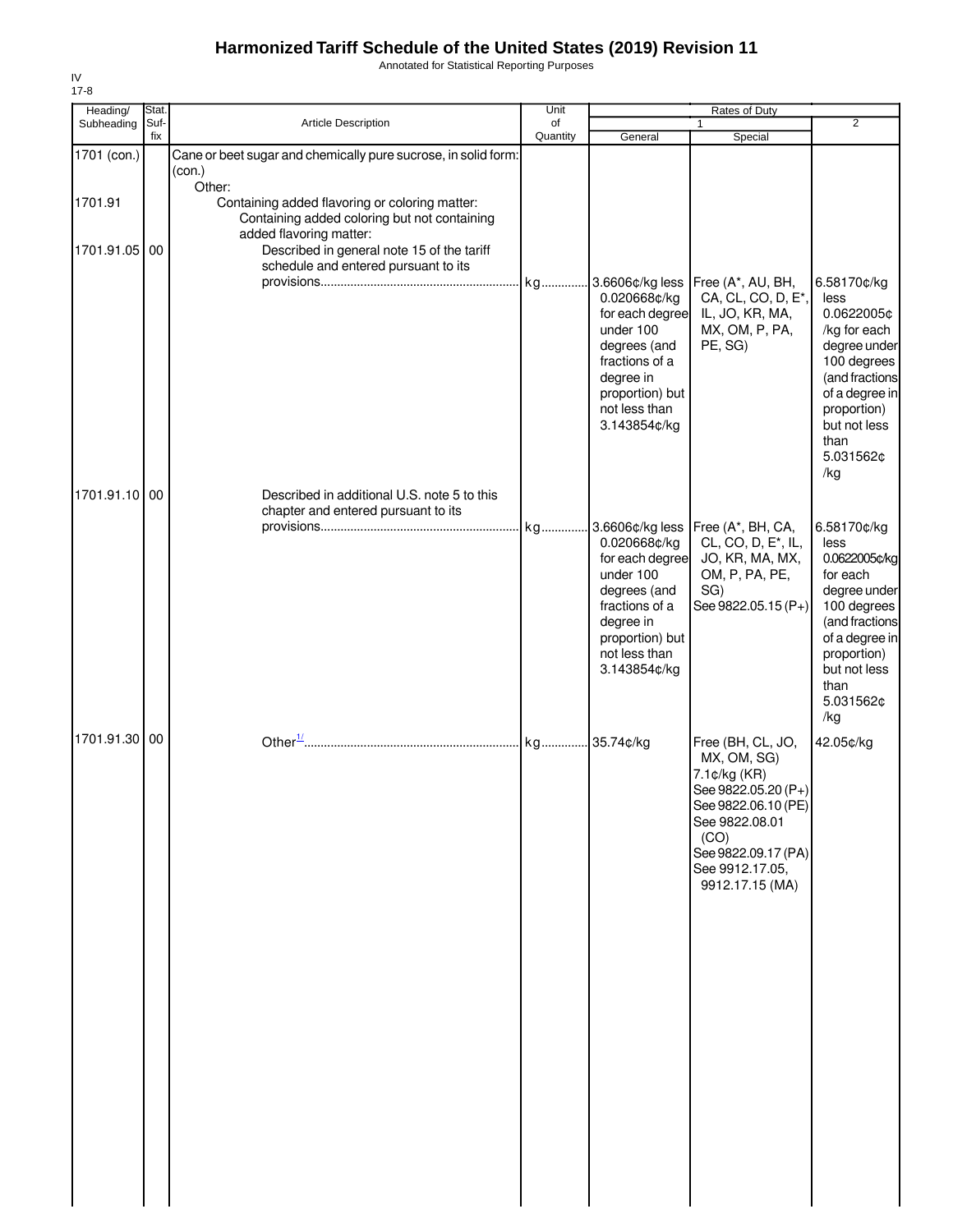Annotated for Statistical Reporting Purposes

| Heading/          | Stat.       |                                                                                                                                                                                                                                                                                             | Unit           | Rates of Duty |                                                                                                                                                                          |              |
|-------------------|-------------|---------------------------------------------------------------------------------------------------------------------------------------------------------------------------------------------------------------------------------------------------------------------------------------------|----------------|---------------|--------------------------------------------------------------------------------------------------------------------------------------------------------------------------|--------------|
| Subheading        | Suf-<br>fix | <b>Article Description</b>                                                                                                                                                                                                                                                                  | of<br>Quantity | General       | $\mathbf{1}$<br>Special                                                                                                                                                  | 2            |
| 1701 (con.)       |             | Cane or beet sugar and chemically pure sucrose, in solid form:<br>(con.)                                                                                                                                                                                                                    |                |               |                                                                                                                                                                          |              |
| 1701.91<br>(con.) |             | Other: (con.)<br>Containing added flavoring or coloring matter: (con.)                                                                                                                                                                                                                      |                |               |                                                                                                                                                                          |              |
| 1701.91.42        | 00          | Containing added flavoring matter whether or not<br>containing added coloring:<br>Articles containing over 65 percent by dry<br>weight of sugar described in additional U.S.<br>note 2 to chapter 17:<br>Described in general note 15 of the tariff<br>schedule and entered pursuant to its |                |               |                                                                                                                                                                          |              |
|                   |             |                                                                                                                                                                                                                                                                                             |                |               | Free (A*, AU, BH,<br>CA, CL, CO, D, E,<br>IL, JO, MA, MX,<br>OM, P, PA, PE,<br>SG)<br>1.2% (KR)                                                                          | 20%          |
| 1701.91.44 00     |             | Described in additional U.S. note 7 to this<br>chapter and entered pursuant to its                                                                                                                                                                                                          |                |               | Free (OM, PE)                                                                                                                                                            | 20%          |
| 1701.91.48 00     |             |                                                                                                                                                                                                                                                                                             |                |               | MX, OM, SG)<br>$6.7$ ¢/kg + 1% (KR)                                                                                                                                      | 39.9¢/kg +6% |
|                   |             |                                                                                                                                                                                                                                                                                             |                |               | See 9822.05.20 (P+)<br>See 9822.06.10 (PE)<br>See 9822.08.01<br>(CO)<br>See 9822.09.17 (PA)<br>See 9912.17.05,<br>9912.17.20 (MA)                                        |              |
| 1701.91.52 00     |             | Articles containing over 10 percent by dry<br>weight of sugar described in additional U.S.<br>note 3 to chapter 17:<br>Described in general note 15 of the tariff<br>schedule and entered pursuant to its                                                                                   |                |               |                                                                                                                                                                          |              |
|                   |             |                                                                                                                                                                                                                                                                                             |                |               | Free (A, AU, BH,<br>CA, CL, CO, D, E,<br>IL, JO, MA, MX,<br>OM, P, PA, PE,<br>SG)<br>1.2% (KR)                                                                           | 20%          |
| 1701.91.54 00     |             | Described in additional U.S. note 8 to this<br>chapter and entered pursuant to its                                                                                                                                                                                                          |                |               |                                                                                                                                                                          |              |
|                   |             |                                                                                                                                                                                                                                                                                             |                |               | Free (A, BH, CA, CL, 20%<br>CO, D, E, IL, JO,<br>KR, MA, OM, P,<br>PA, PE, SG)                                                                                           |              |
| 1701.91.58 00     |             |                                                                                                                                                                                                                                                                                             |                |               | MX, OM, SG)<br>$6.7$ ¢/kg + 1% (KR)<br>See 9822.05.20 (P+)<br>See 9822.06.10 (PE)<br>See 9822.08.01<br>(CO)<br>See 9822.09.17 (PA)<br>See 9912.17.05,<br>9912.17.20 (MA) | 39.9¢/kg +6% |
|                   |             |                                                                                                                                                                                                                                                                                             |                |               |                                                                                                                                                                          |              |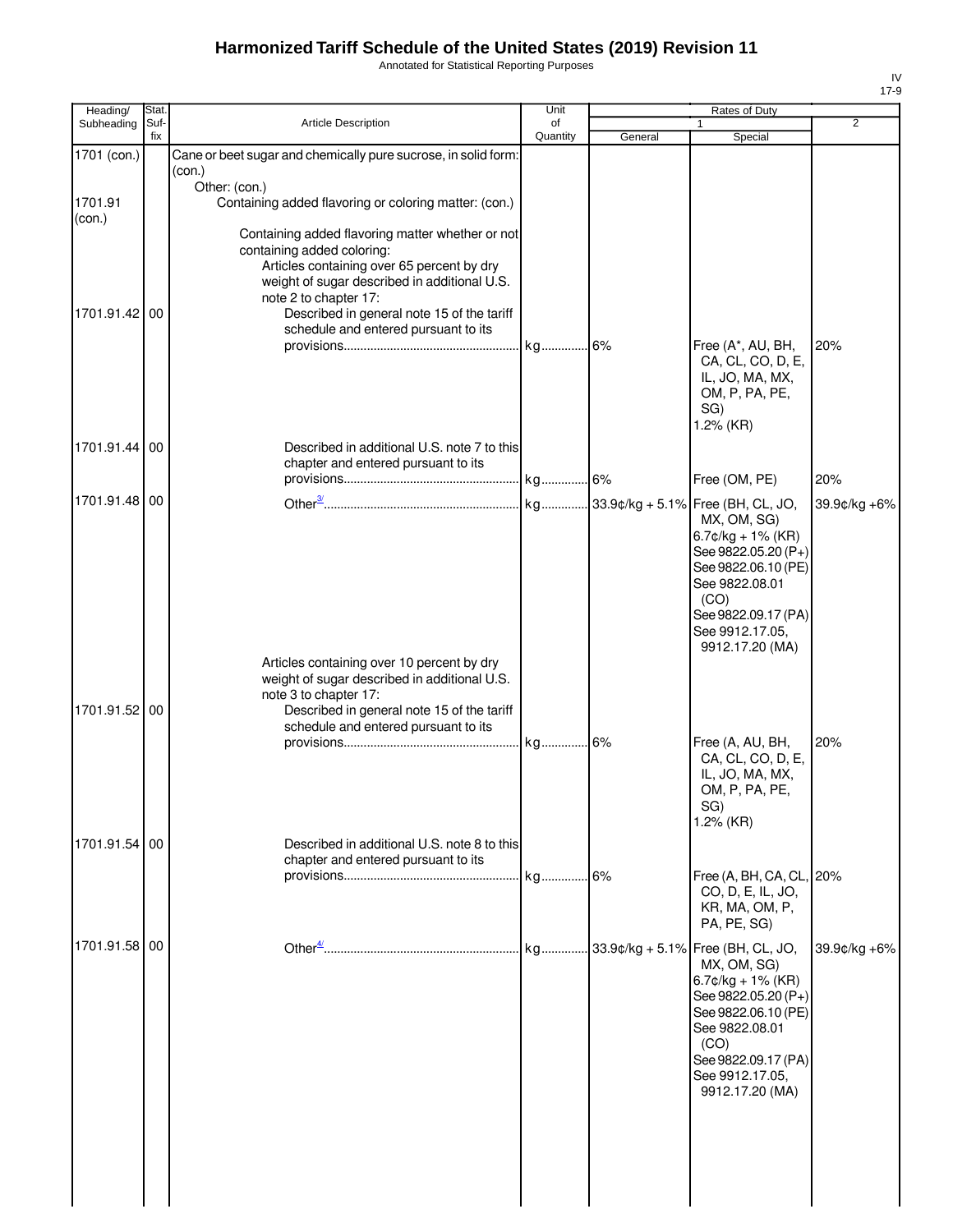Annotated for Statistical Reporting Purposes

| Heading/ Stat.<br>Subheading Suf- |     |                                                                | Unit             | Rates of Duty |                                   |                |
|-----------------------------------|-----|----------------------------------------------------------------|------------------|---------------|-----------------------------------|----------------|
|                                   | fix | Article Description                                            | $_{\mathsf{of}}$ |               | $\mathbf{1}$                      | $\overline{2}$ |
| 1701 (con.)                       |     | Cane or beet sugar and chemically pure sucrose, in solid form: | Quantity         | General       | Special                           |                |
|                                   |     | (con.)<br>Other: (con.)                                        |                  |               |                                   |                |
| 1701.91                           |     | Containing added flavoring or coloring matter: (con.)          |                  |               |                                   |                |
| (con.)                            |     | Containing added flavoring matter whether or not               |                  |               |                                   |                |
| 1701.91.80 00                     |     | containing added coloring: (con.)                              |                  |               | Free (A*, BH, CA,                 | 20%            |
|                                   |     |                                                                |                  |               | CL, CO, D, E, IL,                 |                |
|                                   |     |                                                                |                  |               | JO, MA, MX, OM,<br>P, PA, PE, SG) |                |
|                                   |     |                                                                |                  |               | 0.8% (AU)                         |                |
|                                   |     |                                                                |                  |               | 1% (KR)                           |                |
|                                   |     |                                                                |                  |               |                                   |                |
|                                   |     |                                                                |                  |               |                                   |                |
|                                   |     |                                                                |                  |               |                                   |                |
|                                   |     |                                                                |                  |               |                                   |                |
|                                   |     |                                                                |                  |               |                                   |                |
|                                   |     |                                                                |                  |               |                                   |                |
|                                   |     |                                                                |                  |               |                                   |                |
|                                   |     |                                                                |                  |               |                                   |                |
|                                   |     |                                                                |                  |               |                                   |                |
|                                   |     |                                                                |                  |               |                                   |                |
|                                   |     |                                                                |                  |               |                                   |                |
|                                   |     |                                                                |                  |               |                                   |                |
|                                   |     |                                                                |                  |               |                                   |                |
|                                   |     |                                                                |                  |               |                                   |                |
|                                   |     |                                                                |                  |               |                                   |                |
|                                   |     |                                                                |                  |               |                                   |                |
|                                   |     |                                                                |                  |               |                                   |                |
|                                   |     |                                                                |                  |               |                                   |                |
|                                   |     |                                                                |                  |               |                                   |                |
|                                   |     |                                                                |                  |               |                                   |                |
|                                   |     |                                                                |                  |               |                                   |                |
|                                   |     |                                                                |                  |               |                                   |                |
|                                   |     |                                                                |                  |               |                                   |                |
|                                   |     |                                                                |                  |               |                                   |                |
|                                   |     |                                                                |                  |               |                                   |                |
|                                   |     |                                                                |                  |               |                                   |                |
|                                   |     |                                                                |                  |               |                                   |                |
|                                   |     |                                                                |                  |               |                                   |                |
|                                   |     |                                                                |                  |               |                                   |                |
|                                   |     |                                                                |                  |               |                                   |                |
|                                   |     |                                                                |                  |               |                                   |                |
|                                   |     |                                                                |                  |               |                                   |                |
|                                   |     |                                                                |                  |               |                                   |                |
|                                   |     |                                                                |                  |               |                                   |                |
|                                   |     |                                                                |                  |               |                                   |                |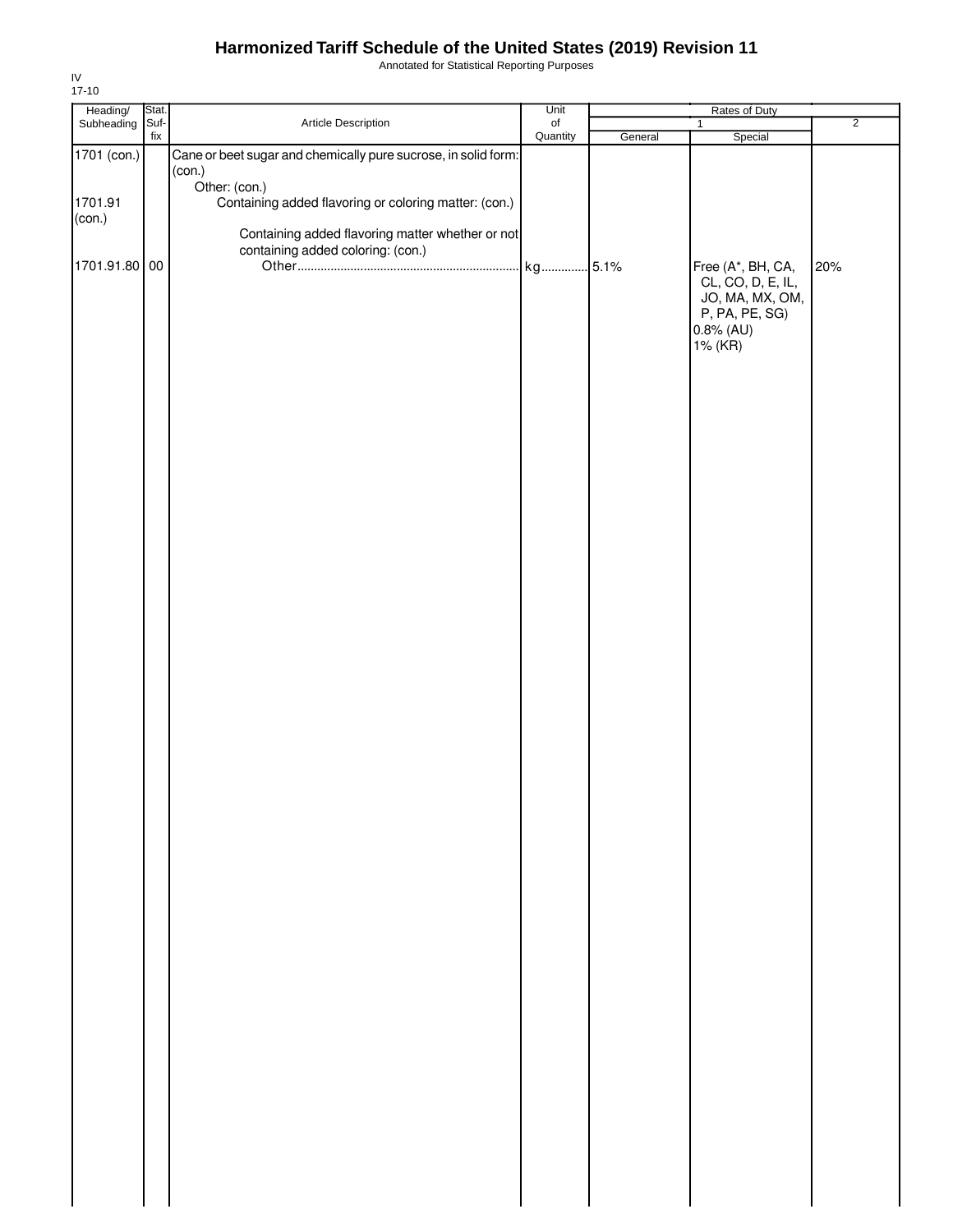Annotated for Statistical Reporting Purposes

| Heading/                 | Stat.          |                                                                                | Unit           | Rates of Duty                                                                                                                                                      |                                                                                                                                   |                                                                                                                                                                                 |
|--------------------------|----------------|--------------------------------------------------------------------------------|----------------|--------------------------------------------------------------------------------------------------------------------------------------------------------------------|-----------------------------------------------------------------------------------------------------------------------------------|---------------------------------------------------------------------------------------------------------------------------------------------------------------------------------|
| Subheading               | Suf-<br>fix    | Article Description                                                            | of<br>Quantity | General                                                                                                                                                            | 1                                                                                                                                 | $\overline{2}$                                                                                                                                                                  |
| 1701 (con.)              |                | Cane or beet sugar and chemically pure sucrose, in solid form:<br>(con.)       |                |                                                                                                                                                                    | Special                                                                                                                           |                                                                                                                                                                                 |
| 1701.99<br>1701.99.05 00 |                | Other: (con.)<br>Other:<br>Described in general note 15 of the tariff schedule |                | 0.020668¢/kg<br>for each degree<br>under 100<br>degrees (and<br>fractions of a<br>degree in<br>proportion) but<br>not less than<br>3.143854¢/kg                    | Free (A*, AU, BH,<br>CA, CL, CO, D, E*,<br>IL, JO, KR, MA,<br>MX, OM, P, PA,<br>PE, SG)                                           | 6.58170¢/kg<br>less<br>0.0622005¢<br>/kg for each<br>degree under<br>100 degrees<br>(and fractions<br>of a degree in<br>proportion)<br>but not less<br>than<br>5.031562¢<br>/kg |
| 1701.99.10               |                | Described in additional U.S. note 5 to this chapter                            |                | 3.6606¢/kg less<br>0.020668¢/kg<br>for each degree<br>under 100<br>degrees (and<br>fractions of a<br>degree in<br>proportion) but<br>not less than<br>3.143854¢/kg | Free (A*, BH, CA,<br>CL, CO, D, E <sup>*</sup> , IL,<br>JO, KR, MA, MX,<br>OM, P, PA, PE,<br>SG)<br>See 9822.05.15 (P+)           | 6.58170¢/kg<br>less<br>0.0622005¢<br>/kg for each<br>degree under<br>100 degrees<br>(and fractions<br>of a degree in<br>proportion)<br>but not less<br>than<br>5.031562¢<br>/kg |
|                          | 15<br>17       | Specialty sugars:<br>Other:                                                    |                |                                                                                                                                                                    |                                                                                                                                   |                                                                                                                                                                                 |
| 1701.99.50               | 25<br>50       | Sugar not for further processing kg                                            |                |                                                                                                                                                                    | Free (BH, CL, JO,<br>MX, OM, SG)<br>7.1¢/kg (KR)                                                                                  | 42.05¢/kg                                                                                                                                                                       |
|                          | 10<br>25<br>50 | Other:<br>Sugar not for further processing kg                                  |                |                                                                                                                                                                    | See 9822.05.20 (P+)<br>See 9822.06.10 (PE)<br>See 9822.08.01<br>(CO)<br>See 9822.09.17 (PA)<br>See 9912.17.05.<br>9912.17.15 (MA) |                                                                                                                                                                                 |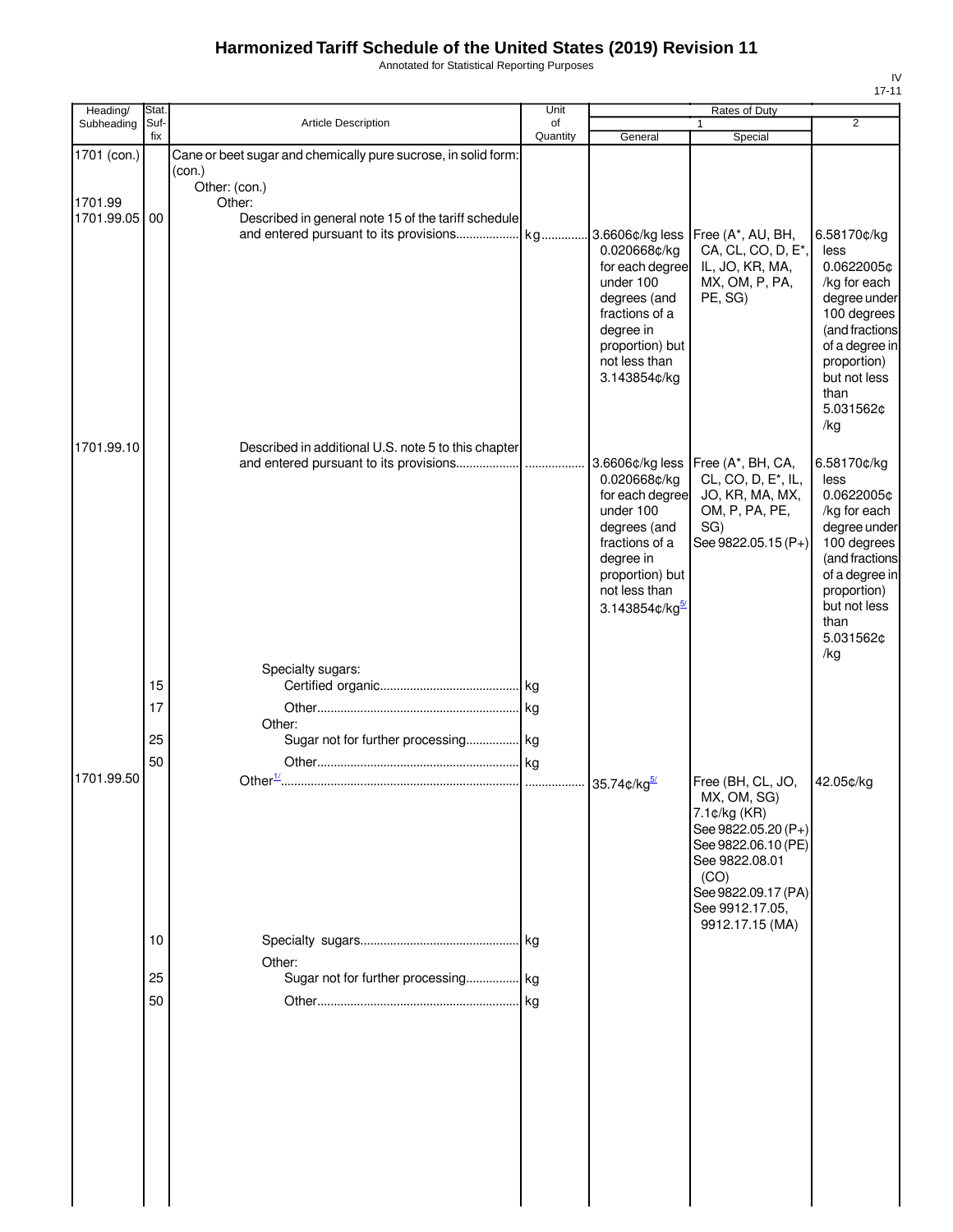Annotated for Statistical Reporting Purposes

| Heading/              | Stat.       |                                                                                                                                                                                                                                                                                                                                                                                        | Unit           |                 | Rates of Duty                                                                                                                                                                                                                      |                                       |
|-----------------------|-------------|----------------------------------------------------------------------------------------------------------------------------------------------------------------------------------------------------------------------------------------------------------------------------------------------------------------------------------------------------------------------------------------|----------------|-----------------|------------------------------------------------------------------------------------------------------------------------------------------------------------------------------------------------------------------------------------|---------------------------------------|
| Subheading            | Suf-<br>fix | <b>Article Description</b>                                                                                                                                                                                                                                                                                                                                                             | of<br>Quantity | General         | Special                                                                                                                                                                                                                            | 2                                     |
| 1702<br>1702.11.00 00 |             | Other sugars, including chemically pure lactose, maltose,<br>glucose and fructose, in solid form; sugar syrups not containing<br>added flavoring or coloring matter; artificial honey, whether or<br>not mixed with natural honey; caramel:<br>Lactose and lactose syrup:<br>Containing by weight 99 percent or more lactose,<br>expressed as anhydrous lactose, calculated on the dry |                |                 |                                                                                                                                                                                                                                    |                                       |
|                       |             |                                                                                                                                                                                                                                                                                                                                                                                        | kg<br>kg cmsc  | 6.4%            | Free (A+, BH, CA,<br>CL, CO, D, E, IL,<br>JO, KR, MA, MX,<br>OM, P, PA, PE,<br>SG)<br>1% (AU)                                                                                                                                      | 50%                                   |
| 1702.19.00 00         |             |                                                                                                                                                                                                                                                                                                                                                                                        | kg<br>kg cmsc  | .6.4%           | Free (A+, BH, CA,<br>CL, CO, D, E, IL,<br>JO, KR, MA, MX,<br>OM, P, PA, PE,<br>SG)<br>1% (AU)                                                                                                                                      | 50%                                   |
| 1702.20               |             | Maple sugar and maple syrup:<br>Blended syrups described in additional U.S. note 4 to<br>chapter 17:                                                                                                                                                                                                                                                                                   |                |                 |                                                                                                                                                                                                                                    |                                       |
| 1702.20.22            |             | Described in general note 15 of the tariff schedule                                                                                                                                                                                                                                                                                                                                    |                | 6%              | Free (A, AU, BH,<br>CA, CL, CO, D, E,<br>IL, JO, KR, MA,<br>MX, OM, P, PA,<br>PE, SG)                                                                                                                                              | 20%                                   |
| 1702.20.24            | 10<br>90    | Described in additional U.S. note 9 to this chapter                                                                                                                                                                                                                                                                                                                                    |                |                 |                                                                                                                                                                                                                                    |                                       |
|                       | 10<br>90    |                                                                                                                                                                                                                                                                                                                                                                                        |                | 6%              | Free (OM, PE)                                                                                                                                                                                                                      | 20%                                   |
| 1702.20.28            | 10<br>90    |                                                                                                                                                                                                                                                                                                                                                                                        |                | sugars $+5.1\%$ | 16.9¢/kg of total Free (BH, CL, JO,<br>MX, OM, SG)<br>3.3¢/kg of total<br>sugars $+ 1\%$ (KR)<br>See 9822.05.20 (P+)<br>See 9822.06.10 (PE)<br>See 9822.08.01<br>(CO)<br>See 9822.09.17 (PA)<br>See 9912.17.05,<br>9912.17.25 (MA) | 19.9¢/kg of<br>total sugars $+$<br>6% |
| 1702.20.40            | 10<br>90    |                                                                                                                                                                                                                                                                                                                                                                                        |                | Free            |                                                                                                                                                                                                                                    | 9¢/kg                                 |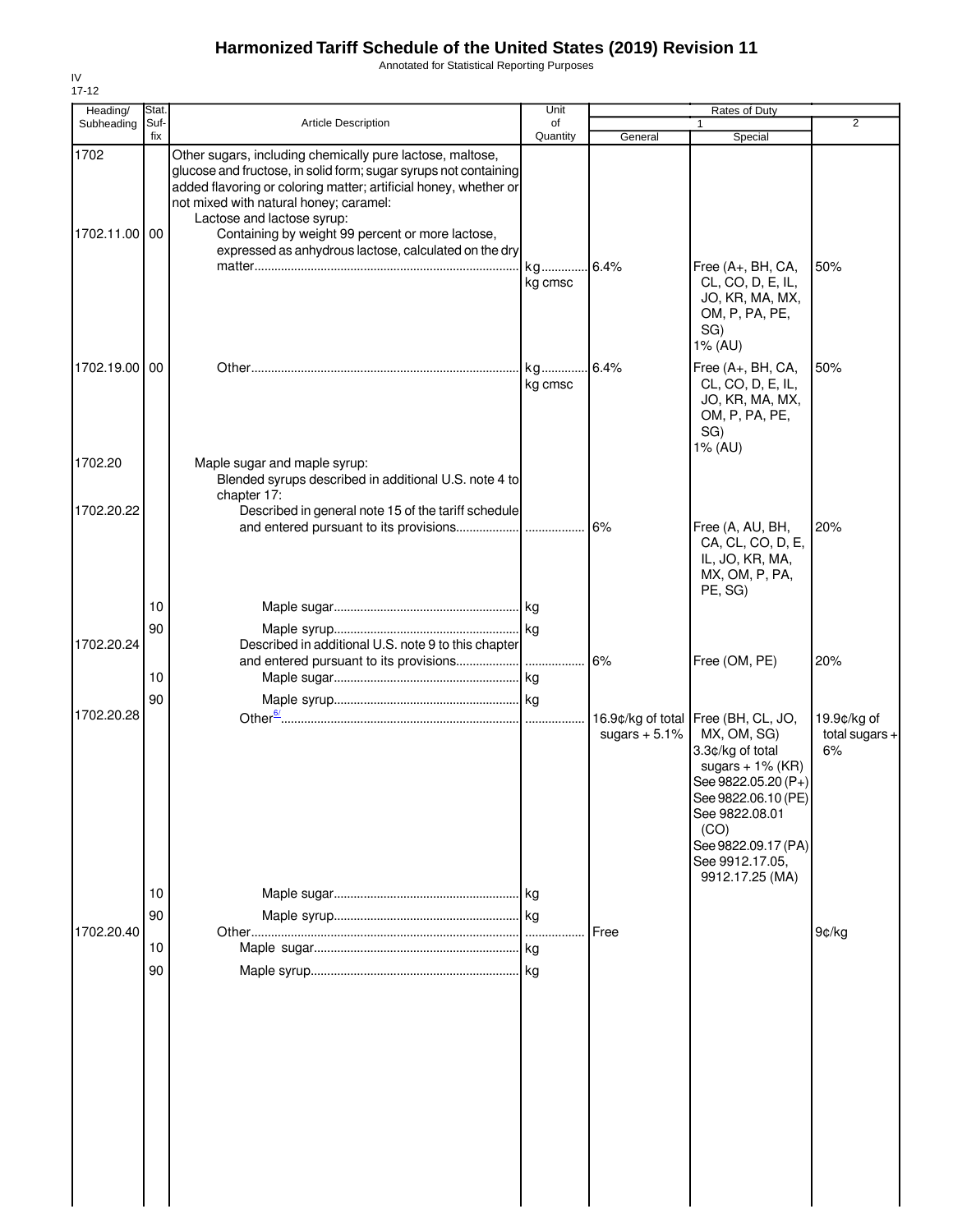Annotated for Statistical Reporting Purposes

| Article Description<br>Other sugars, including chemically pure lactose, maltose,<br>glucose and fructose, in solid form; sugar syrups not containing<br>added flavoring or coloring matter; artificial honey, whether or<br>not mixed with natural honey; caramel: (con.)<br>Glucose and glucose syrup, not containing fructose or<br>containing in the dry state less than 20 percent by weight | of<br>Quantity                                                     | General         | $\mathbf{1}$<br>Special                                                                                                                                                  | 2                                                                                                     |
|--------------------------------------------------------------------------------------------------------------------------------------------------------------------------------------------------------------------------------------------------------------------------------------------------------------------------------------------------------------------------------------------------|--------------------------------------------------------------------|-----------------|--------------------------------------------------------------------------------------------------------------------------------------------------------------------------|-------------------------------------------------------------------------------------------------------|
|                                                                                                                                                                                                                                                                                                                                                                                                  |                                                                    |                 |                                                                                                                                                                          |                                                                                                       |
|                                                                                                                                                                                                                                                                                                                                                                                                  |                                                                    |                 |                                                                                                                                                                          |                                                                                                       |
| of fructose:<br>Blended syrups described in additional U.S. note 4 to                                                                                                                                                                                                                                                                                                                            |                                                                    |                 |                                                                                                                                                                          |                                                                                                       |
|                                                                                                                                                                                                                                                                                                                                                                                                  |                                                                    |                 | Free (A*, AU, BH,                                                                                                                                                        | 20%                                                                                                   |
|                                                                                                                                                                                                                                                                                                                                                                                                  |                                                                    |                 | IL, JO, KR, MA,<br>MX, OM, P, PA,<br>PE, SG)                                                                                                                             |                                                                                                       |
| Described in additional U.S. note 9 to this chapter                                                                                                                                                                                                                                                                                                                                              |                                                                    |                 |                                                                                                                                                                          | 20%                                                                                                   |
|                                                                                                                                                                                                                                                                                                                                                                                                  |                                                                    | sugars $+5.1\%$ | MX, OM, SG)<br>3.3¢/kg of total<br>sugars $+ 1\%$ (KR)<br>See 9822.05.20 (P+)<br>See 9822.06.10 (PE)<br>See 9822.08.01<br>(CO)<br>See 9822.09.17 (PA)<br>See 9912.17.05, | 19.9¢/kg of<br>total sugars $+$<br>6%                                                                 |
|                                                                                                                                                                                                                                                                                                                                                                                                  |                                                                    |                 | CO, D, E, IL, JO,<br>KR, MA, MX, OM,<br>P, PA, PE, SG)                                                                                                                   |                                                                                                       |
|                                                                                                                                                                                                                                                                                                                                                                                                  |                                                                    |                 |                                                                                                                                                                          |                                                                                                       |
|                                                                                                                                                                                                                                                                                                                                                                                                  |                                                                    |                 |                                                                                                                                                                          |                                                                                                       |
|                                                                                                                                                                                                                                                                                                                                                                                                  |                                                                    |                 |                                                                                                                                                                          |                                                                                                       |
|                                                                                                                                                                                                                                                                                                                                                                                                  | chapter 17:<br>Described in general note 15 of the tariff schedule |                 |                                                                                                                                                                          | CA, CL, CO, D, E,<br>Free (OM, PE)<br>9912.17.25 (MA)<br>Free (A, BH, CA, CL, 4.4¢/kg<br>0.3¢/kg (AU) |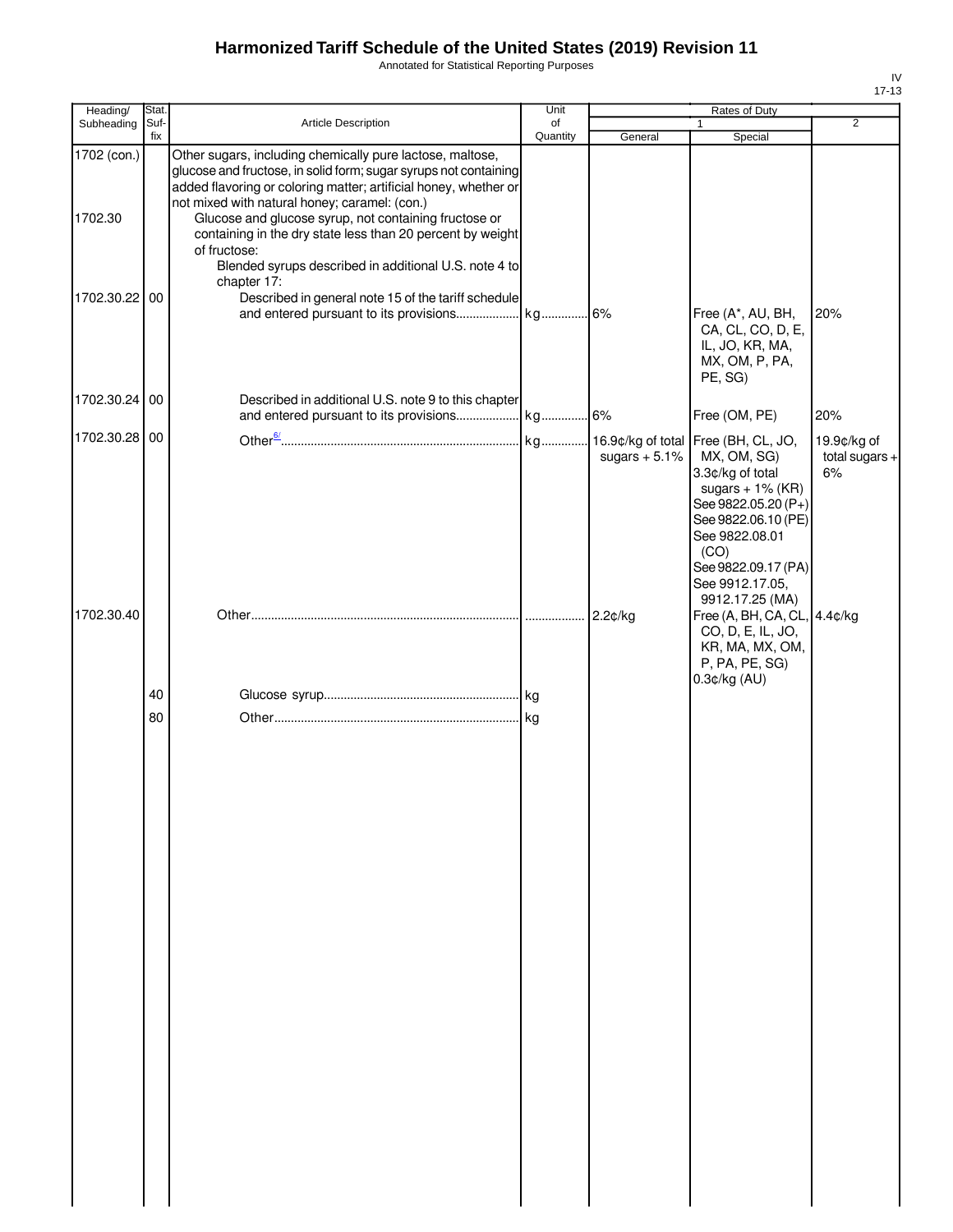Annotated for Statistical Reporting Purposes

| Heading/               | Stat.       |                                                                                                                                                                                                                                                                                                                                                                                                                                                                                        | Unit           |                | Rates of Duty                                                                                                                                                                                                                      |                                       |
|------------------------|-------------|----------------------------------------------------------------------------------------------------------------------------------------------------------------------------------------------------------------------------------------------------------------------------------------------------------------------------------------------------------------------------------------------------------------------------------------------------------------------------------------|----------------|----------------|------------------------------------------------------------------------------------------------------------------------------------------------------------------------------------------------------------------------------------|---------------------------------------|
| Subheading             | Suf-<br>fix | <b>Article Description</b>                                                                                                                                                                                                                                                                                                                                                                                                                                                             | of<br>Quantity | General        | $\mathbf{1}$<br>Special                                                                                                                                                                                                            | $\overline{2}$                        |
| 1702 (con.)<br>1702.40 |             | Other sugars, including chemically pure lactose, maltose,<br>glucose and fructose, in solid form; sugar syrups not containing<br>added flavoring or coloring matter; artificial honey, whether or<br>not mixed with natural honey; caramel: (con.)<br>Glucose and glucose syrup, containing in the dry state at<br>least 20 percent but less than 50 percent by weight of<br>fructose, excluding invert sugar:<br>Blended syrups described in additional U.S. note 4 to<br>chapter 17: |                |                |                                                                                                                                                                                                                                    |                                       |
| 1702.40.22 00          |             | Described in general note 15 of the tariff schedule                                                                                                                                                                                                                                                                                                                                                                                                                                    |                |                | Free (A, AU, BH,<br>CA, CL, CO, D, E,<br>IL, JO, KR, MA,<br>MX, OM, P, PA,<br>PE, SG)                                                                                                                                              | 20%                                   |
| 1702.40.24 00          |             | Described in additional U.S. note 9 to this chapter                                                                                                                                                                                                                                                                                                                                                                                                                                    |                |                | Free (OM, PE)                                                                                                                                                                                                                      | 20%                                   |
| 1702.40.28 00          |             |                                                                                                                                                                                                                                                                                                                                                                                                                                                                                        |                | sugars $+5.1%$ | 33.9¢/kg of total Free (BH, CL, JO,<br>MX, OM, SG)<br>6.7¢/kg of total<br>sugars $+ 1\%$ (KR)<br>See 9822.05.20 (P+)<br>See 9822.06.10 (PE)<br>See 9822.08.01<br>(CO)<br>See 9822.09.17 (PA)<br>See 9912.17.05,<br>9912.17.30 (MA) | 39.9¢/kg of<br>total sugars $+$<br>6% |
| 1702.40.40 00          |             |                                                                                                                                                                                                                                                                                                                                                                                                                                                                                        |                |                | Free (A, BH, CA, CL, 20%<br>CO, D, E, IL, JO,<br>KR, MA, MX, OM,<br>P, PA, PE, SG)<br>$0.8\%$ (AU)                                                                                                                                 |                                       |
| 1702.50.00 00          |             |                                                                                                                                                                                                                                                                                                                                                                                                                                                                                        |                |                | Free (A+, BH, CA,<br>CL, CO, D, E, IL,<br>JO, KR, MA, MX,<br>OM, P, PA, PE,<br>SG)<br>1.5% (AU)                                                                                                                                    | 50%                                   |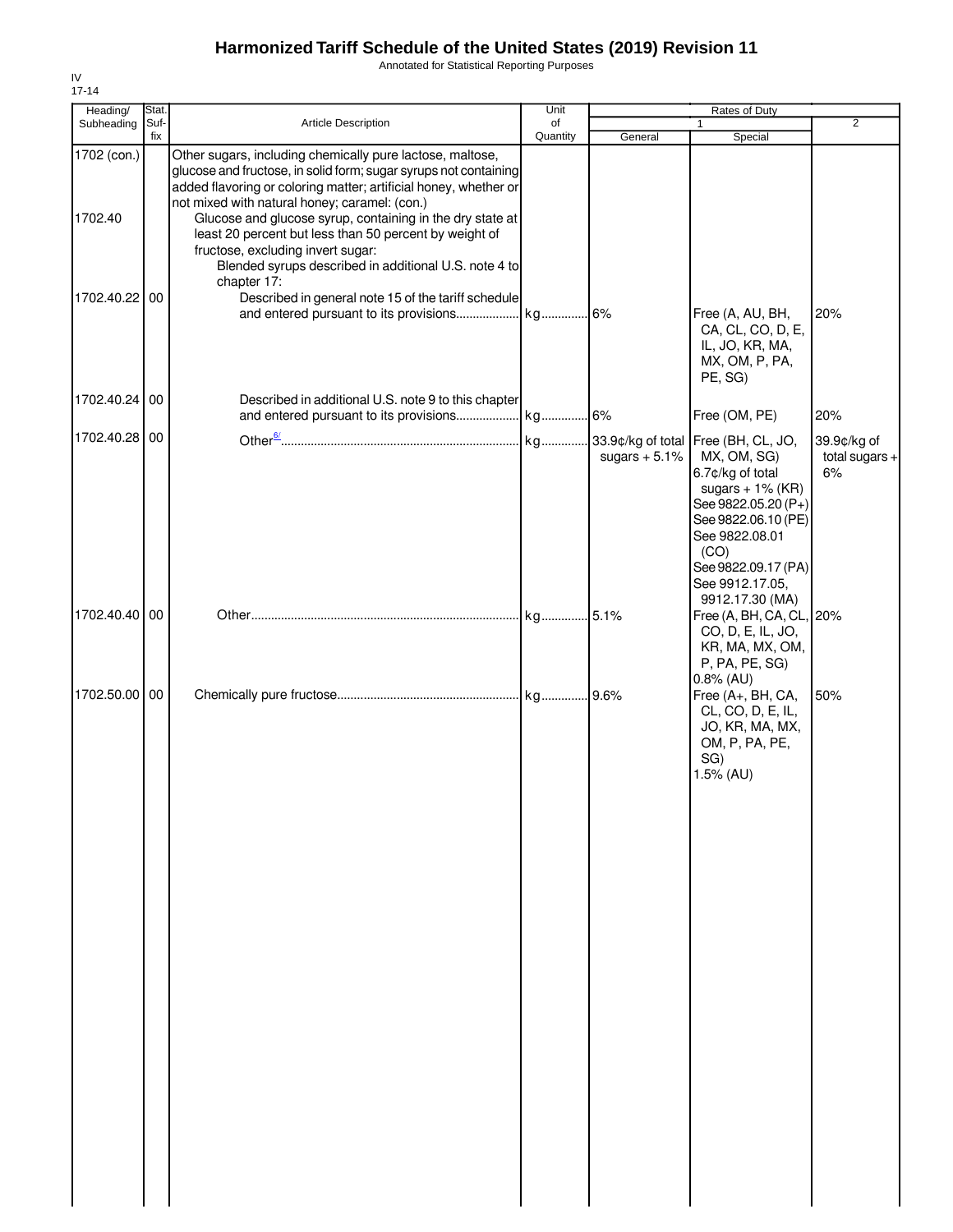Annotated for Statistical Reporting Purposes

| Heading/               | Stat.       |                                                                                                                                                                                                                                                                                                                                                                                                                                                                        | Unit           |                 | Rates of Duty                                                                                                                                                                                                                      |                                    |
|------------------------|-------------|------------------------------------------------------------------------------------------------------------------------------------------------------------------------------------------------------------------------------------------------------------------------------------------------------------------------------------------------------------------------------------------------------------------------------------------------------------------------|----------------|-----------------|------------------------------------------------------------------------------------------------------------------------------------------------------------------------------------------------------------------------------------|------------------------------------|
| Subheading             | Suf-<br>fix | Article Description                                                                                                                                                                                                                                                                                                                                                                                                                                                    | of<br>Quantity | General         | Special                                                                                                                                                                                                                            | $\overline{2}$                     |
| 1702 (con.)<br>1702.60 |             | Other sugars, including chemically pure lactose, maltose,<br>glucose and fructose, in solid form; sugar syrups not containing<br>added flavoring or coloring matter; artificial honey, whether or<br>not mixed with natural honey; caramel: (con.)<br>Other fructose and fructose syrup, containing in the dry<br>state more than 50 percent by weight of fructose, excluding<br>invert sugar:<br>Blended syrups described in additional U.S. note 4 to<br>chapter 17: |                |                 |                                                                                                                                                                                                                                    |                                    |
| 1702.60.22 00          |             | Described in general note 15 of the tariff schedule                                                                                                                                                                                                                                                                                                                                                                                                                    |                |                 | Free (A*, AU, BH,<br>CA, CL, CO, D, E,<br>IL, JO, KR, MA,<br>MX, OM, P, PA,<br>PE, SG)                                                                                                                                             | 20%                                |
| 1702.60.24 00          |             | Described in additional U.S. note 9 to this chapter                                                                                                                                                                                                                                                                                                                                                                                                                    |                |                 | Free (OM, PE)                                                                                                                                                                                                                      | 20%                                |
| 1702.60.28 00          |             |                                                                                                                                                                                                                                                                                                                                                                                                                                                                        |                | sugars $+5.1\%$ | 33.9¢/kg of total Free (BH, CL, JO,<br>MX, OM, SG)<br>6.7¢/kg of total<br>sugars $+ 1\%$ (KR)<br>See 9822.05.20 (P+)<br>See 9822.06.10 (PE)<br>See 9822.08.01<br>(CO)<br>See 9822.09.17 (PA)<br>See 9912.17.05,<br>9912.17.30 (MA) | 39.9¢/kg of<br>total sugars+<br>6% |
| 1702.60.40             |             |                                                                                                                                                                                                                                                                                                                                                                                                                                                                        |                | 5.1%            | Free (A, BH, CA, CL, 20%<br>CO, D, E, IL, JO,<br>KR, MA, MX, OM,<br>P, PA, PE, SG)<br>$0.8\%$ (AU)                                                                                                                                 |                                    |
|                        | 20          |                                                                                                                                                                                                                                                                                                                                                                                                                                                                        |                |                 |                                                                                                                                                                                                                                    |                                    |
|                        | 90          |                                                                                                                                                                                                                                                                                                                                                                                                                                                                        |                |                 |                                                                                                                                                                                                                                    |                                    |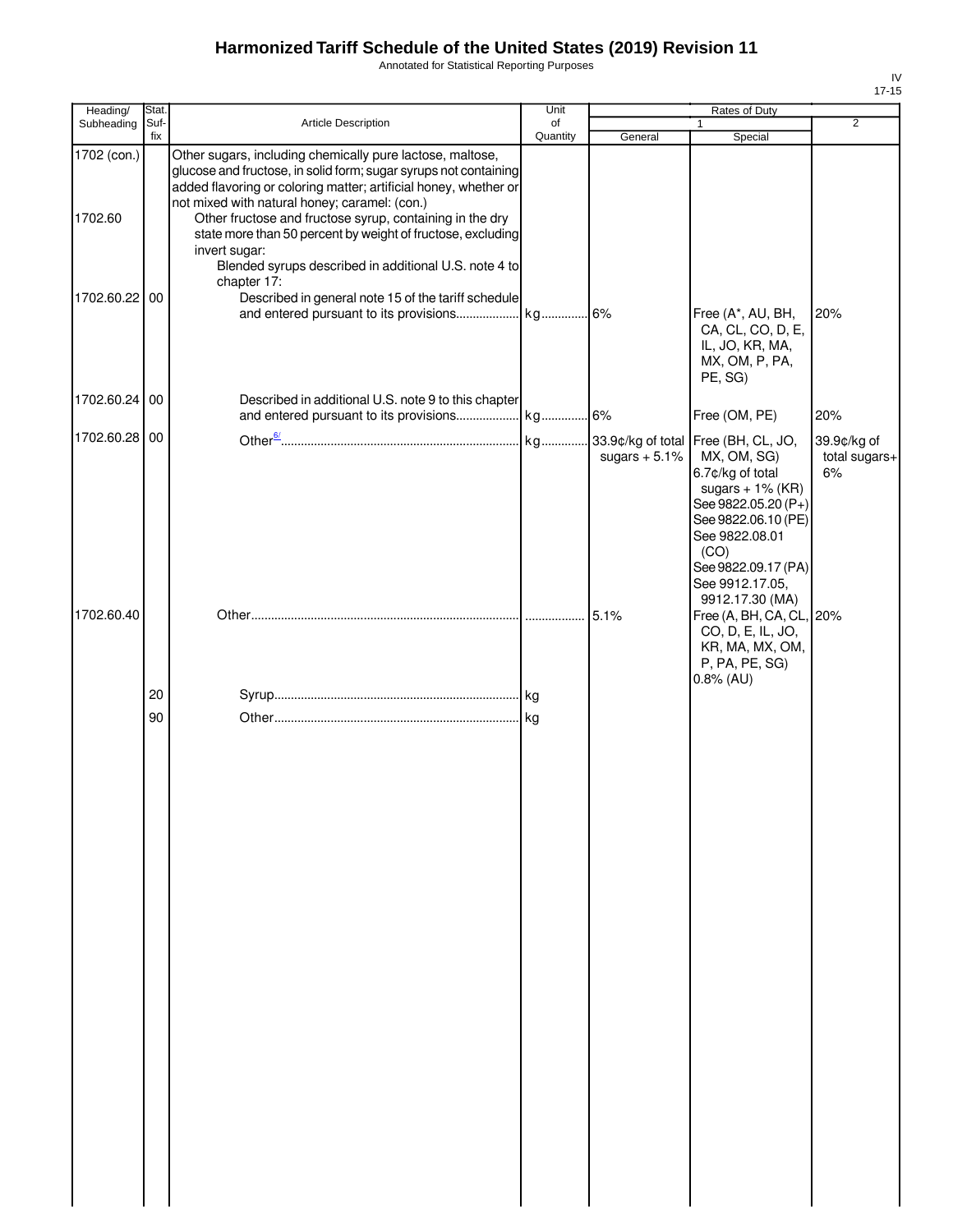Annotated for Statistical Reporting Purposes

| 17-16<br>Heading/      | Stat.       |                                                                                                                                                                                                                                                                                                                                                                                                                                           | Unit                     |                               | Rates of Duty                                                                                                                                                                         |                                |
|------------------------|-------------|-------------------------------------------------------------------------------------------------------------------------------------------------------------------------------------------------------------------------------------------------------------------------------------------------------------------------------------------------------------------------------------------------------------------------------------------|--------------------------|-------------------------------|---------------------------------------------------------------------------------------------------------------------------------------------------------------------------------------|--------------------------------|
| Subheading             | Suf-<br>fix | <b>Article Description</b>                                                                                                                                                                                                                                                                                                                                                                                                                | of<br>Quantity           | General                       | 1<br>Special                                                                                                                                                                          | $\overline{2}$                 |
| 1702 (con.)<br>1702.90 |             | Other sugars, including chemically pure lactose, maltose,<br>glucose and fructose, in solid form; sugar syrups not containing<br>added flavoring or coloring matter; artificial honey, whether or<br>not mixed with natural honey; caramel: (con.)<br>Other, including invert sugar and other sugar and sugar<br>syrup blends containing in the dry state 50 percent by<br>weight of fructose:<br>Derived from sugar cane or sugar beets: |                          |                               |                                                                                                                                                                                       |                                |
| 1702.90.05 00          |             | Containing soluble non-sugar solids (excluding<br>any foreign substances, including but not limited<br>to molasses, that may have been added to or<br>developed in the product) equal to 6 percent or<br>less by weight of the total soluble solids:<br>Described in general note 15 of the tariff<br>schedule and entered pursuant to its                                                                                                | kg                       | 3.6606¢/kg of<br>total sugars | Free (A, AU, BH,<br>CA, CL, CO, D, E*,<br>IL, JO, KR, MA,<br>MX, OM, P, PA,<br>PE, SG)                                                                                                | 6.58170¢/kg of<br>total sugars |
| 1702.90.10 00          |             | Described in additional U.S. note 5 to this                                                                                                                                                                                                                                                                                                                                                                                               |                          |                               |                                                                                                                                                                                       |                                |
|                        |             | chapterand entered pursuant to its                                                                                                                                                                                                                                                                                                                                                                                                        |                          | 3.6606¢/kg of<br>total sugars | Free (A*, BH, CA,<br>CL, CO, D, E <sup>*</sup> , IL,<br>JO, KR, MA, MX,<br>OM, P, PA, PE,<br>SG)                                                                                      | 6.58170¢/kg of<br>total sugars |
|                        |             |                                                                                                                                                                                                                                                                                                                                                                                                                                           |                          |                               | See 9822.05.15 (P+)                                                                                                                                                                   |                                |
| 1702.90.20 00          |             | Other:                                                                                                                                                                                                                                                                                                                                                                                                                                    |                          |                               | Free (BH, CL, JO,<br>MX, OM, SG)<br>7.1¢/kg (KR)<br>See 9822.05.20 (P+)<br>See 9822.06.10 (PE)<br>See 9822.08.01<br>(CO)<br>See 9822.09.17 (PA)<br>See 9912.17.05,<br>9912.17.15 (MA) | 42.05¢/kg                      |
| 1702.90.35   00        |             |                                                                                                                                                                                                                                                                                                                                                                                                                                           | liters 0.35¢/liter<br>kg |                               | Free (A*, AU, BH,<br>CA, CL, CO, D, E,<br>IL, JO, KR, MA,<br>MX, OM, P, PA,<br>PE, SG)                                                                                                | 1.8¢/liter                     |
| 1702.90.40 00          |             |                                                                                                                                                                                                                                                                                                                                                                                                                                           | liters<br>kg             | 0.35¢/liter                   | Free (A*, AU, BH,<br>CA, CL, CO, D, E,<br>IL, JO, KR, MA,<br>MX, OM, P, PA,<br>PE, SG)                                                                                                | 1.8¢/liter                     |
|                        |             |                                                                                                                                                                                                                                                                                                                                                                                                                                           |                          |                               |                                                                                                                                                                                       |                                |

IV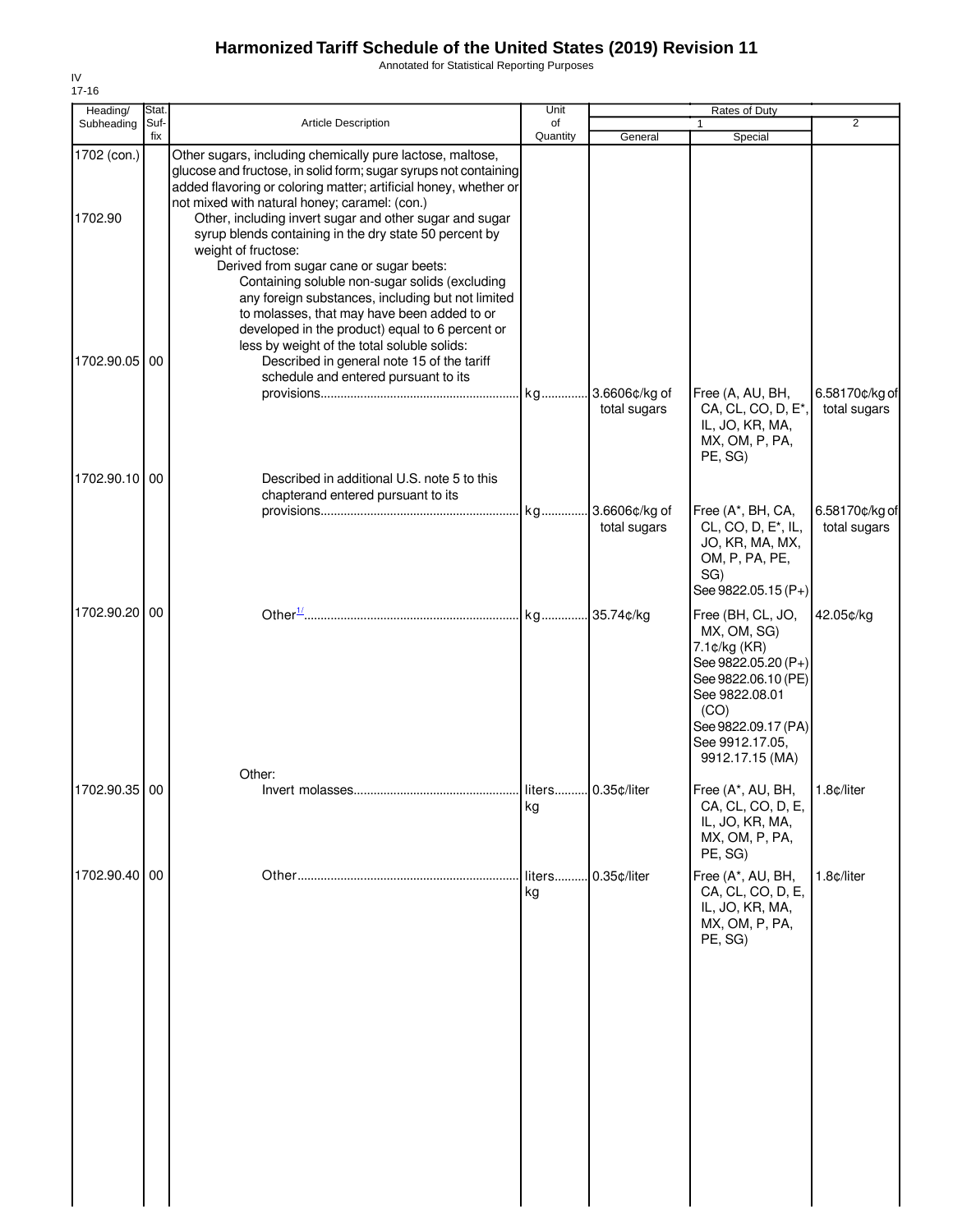Annotated for Statistical Reporting Purposes

| Heading/                         | Stat.       |                                                                                                                                                                                                                                                                                                                                                                                                                 | Unit           |                        | <b>Rates of Duty</b>                                                                                                                                                                        |                                       |
|----------------------------------|-------------|-----------------------------------------------------------------------------------------------------------------------------------------------------------------------------------------------------------------------------------------------------------------------------------------------------------------------------------------------------------------------------------------------------------------|----------------|------------------------|---------------------------------------------------------------------------------------------------------------------------------------------------------------------------------------------|---------------------------------------|
| Subheading                       | Suf-<br>fix | <b>Article Description</b>                                                                                                                                                                                                                                                                                                                                                                                      | of<br>Quantity | General                | $\mathbf{1}$<br>Special                                                                                                                                                                     | 2                                     |
| 1702 (con.)<br>1702.90<br>(con.) |             | Other sugars, including chemically pure lactose, maltose,<br>glucose and fructose, in solid form; sugar syrups not containing<br>added flavoring or coloring matter; artificial honey, whether or<br>not mixed with natural honey; caramel: (con.)<br>Other, including invert sugar and other sugar and sugar<br>syrup blends containing in the dry state 50 percent by<br>weight of fructose: (con.)<br>Other: |                |                        |                                                                                                                                                                                             |                                       |
| 1702.90.52 00                    |             | Described in general note 15 of the tariff schedule<br>Other:                                                                                                                                                                                                                                                                                                                                                   |                |                        | Free (A, AU, BH,<br>CA, CL, CO, D, E,<br>IL, JO, KR, MA,<br>MX, OM, P, PA,<br>PE, SG)                                                                                                       | 20%                                   |
| 1702.90.54                       | 00          | Blended syrups described in additional U.S.<br>note 4 to chapter 17:<br>Described in additional U.S. note 9 to this<br>chapter and entered pursuant to its                                                                                                                                                                                                                                                      |                |                        | Free (OM, PE)                                                                                                                                                                               | 20%                                   |
| 1702.90.58 00                    |             |                                                                                                                                                                                                                                                                                                                                                                                                                 |                | sugars $+5.1\%$        | MX, OM, SG)<br>6.7¢/kg of total<br>sugars $+ 1\%$ (KR)<br>See 9822.05.20 (P+)<br>See 9822.06.10 (PE)<br>See 9822.08.01<br>(CO)<br>See 9822.09.17 (PA)<br>See 9912.17.05,<br>9912.17.30 (MA) | 39.9¢/kg of<br>total sugars $+$<br>6% |
| 1702.90.64                       | 00          | Articles containing over 65 percent by dry<br>weight of sugar described in additional U.S.<br>note 2 to chapter 17:<br>Described in additional U.S. note 7 to this<br>chapter and entered pursuant to its                                                                                                                                                                                                       |                |                        |                                                                                                                                                                                             | 20%                                   |
| 1702.90.68 00                    |             |                                                                                                                                                                                                                                                                                                                                                                                                                 |                |                        | Free (OM, PE)<br>MX, OM, SG)<br>1% (KR)<br>See 9822.05.20 (P+)<br>See 9822.06.10 (PE)<br>See 9822.08.01<br>(CO)<br>See 9822.09.17 (PA)<br>See 9912.17.05,<br>9912.17.20 (MA)                | $39.9$ ¢/kg + 6%                      |
| 1702.90.90 00                    |             |                                                                                                                                                                                                                                                                                                                                                                                                                 | kg             | $-5.1\%$ <sup>5/</sup> | Free (A, BH, CA, CL, 20%<br>CO, D, E, IL, JO,<br>MA, MX, OM, P,<br>PA, PE, SG)<br>$0.8\%$ (AU)<br>1% (KR)                                                                                   |                                       |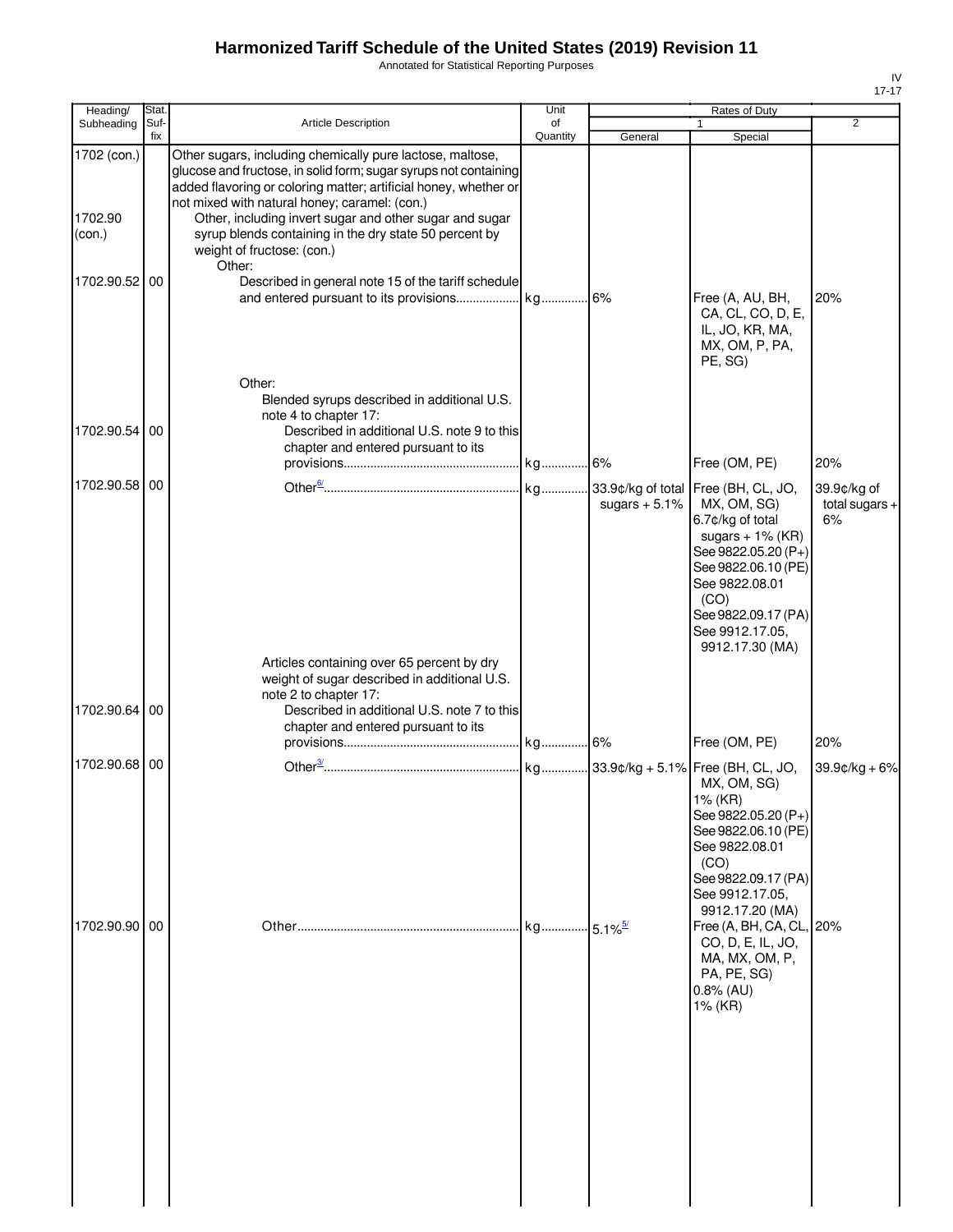Annotated for Statistical Reporting Purposes

| Heading/                         | Stat.       |                                                                                                                                          | Unit                                 | Rates of Duty               |                                                                                                         |                                |
|----------------------------------|-------------|------------------------------------------------------------------------------------------------------------------------------------------|--------------------------------------|-----------------------------|---------------------------------------------------------------------------------------------------------|--------------------------------|
| Subheading                       | Suf-<br>fix | Article Description                                                                                                                      | of<br>Quantity                       | General                     | Special                                                                                                 | $\overline{2}$                 |
| 1703<br>1703.10<br>1703.10.30 00 |             | Molasses resulting from the extraction or refining of sugar:<br>Cane molasses:<br>Imported for (a) the commercial extraction of sugar or |                                      |                             |                                                                                                         |                                |
|                                  |             |                                                                                                                                          |                                      | 0.35¢/liter                 | Free (A, AU, BH,<br>CA, CL, CO, D, E,<br>IL, JO, KR, MA,<br>MX, OM, P, PA,<br>PE, SG)                   | 1.8¢/liter                     |
| 1703.10.50 00                    |             |                                                                                                                                          | liters $\frac{\pi}{2}$<br>kg ttl sug | sugars                      | 0.01¢/kg of total Free (A, AU, BH,<br>CA, CL, CO, D, E,<br>IL, JO, KR, MA,<br>MX, OM, P, PA,<br>PE, SG) | $0.07$ ¢/kg of<br>total sugars |
| 1703.90<br>1703.90.30 00         |             | Other:<br>Imported for (a) the commercial extraction of sugar or                                                                         |                                      | 0.35¢/liter                 | Free (A, AU, BH,<br>CA, CL, CO, D, E,<br>IL, JO, KR, MA,<br>MX, OM, P, PA,<br>PE, SG)                   | 1.8¢/liter                     |
| 1703.90.50 00                    |             |                                                                                                                                          | liters $\frac{7}{2}$<br>kg ttl sug   | 0.01¢/kg of total<br>sugars | Free (A, AU, BH,<br>CA, CL, CO, D, E,<br>IL, JO, KR, MA,<br>MX, OM, P, PA,<br>PE, SG)                   | $0.07$ ¢/kg of<br>total sugars |
| 1704                             |             | Sugar confectionery (including white chocolate), not containing<br>cocoa:                                                                |                                      |                             |                                                                                                         |                                |
| 1704.10.00 00                    |             |                                                                                                                                          |                                      |                             | Free (A, AU, BH,<br>CA, CL, CO, D, E,<br>IL, JO, KR, MA,<br>MX, OM, P, PA,<br>PE, SG)                   | 20%                            |
|                                  |             |                                                                                                                                          |                                      |                             |                                                                                                         |                                |
|                                  |             |                                                                                                                                          |                                      |                             |                                                                                                         |                                |
|                                  |             |                                                                                                                                          |                                      |                             |                                                                                                         |                                |
|                                  |             |                                                                                                                                          |                                      |                             |                                                                                                         |                                |
|                                  |             |                                                                                                                                          |                                      |                             |                                                                                                         |                                |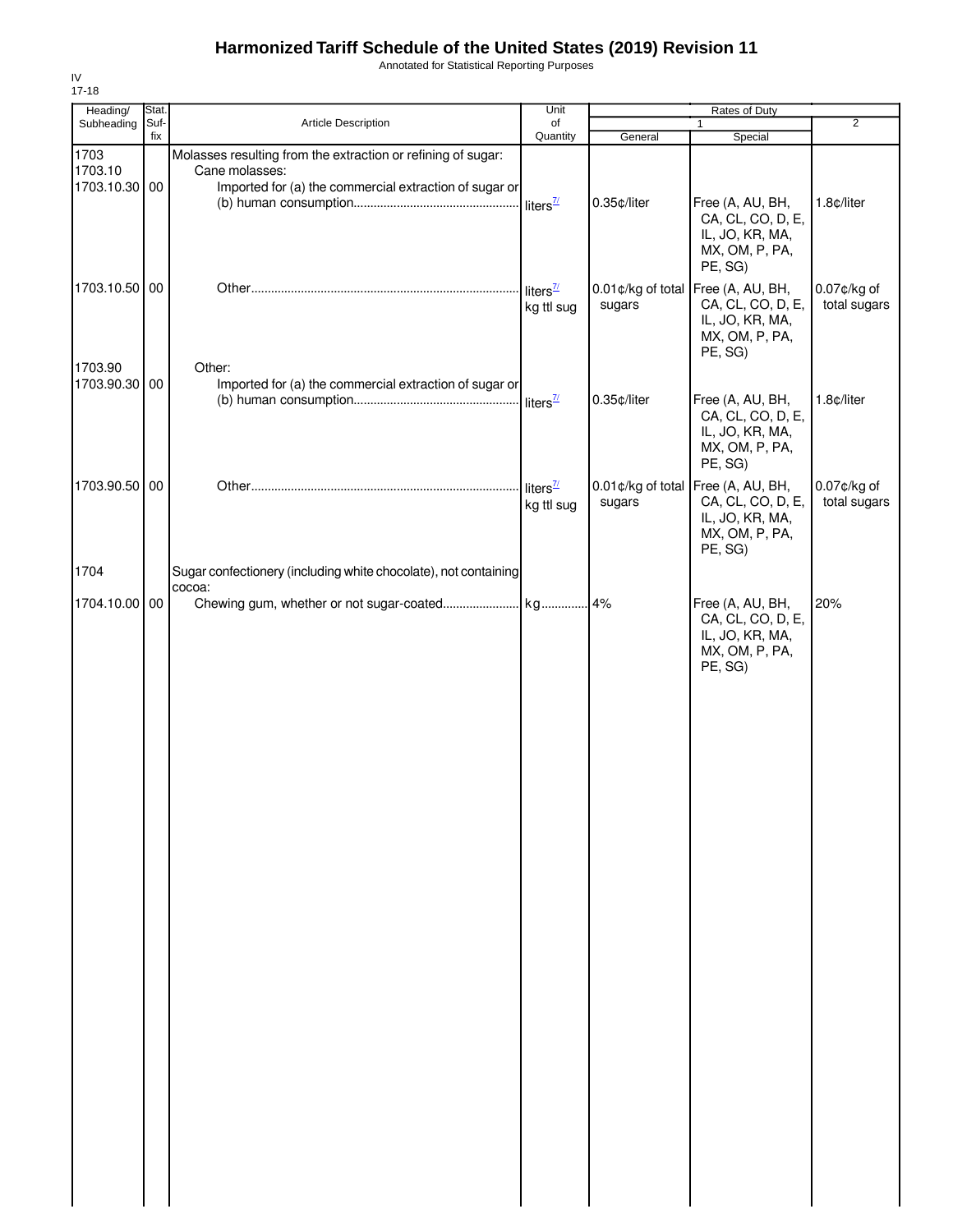Annotated for Statistical Reporting Purposes

| Heading/                 | Stat.       |                                                                                                                                                                   | Unit           |                       | <b>Rates of Duty</b>                                                                                                                                                                                                                                                                                                                         |                       |
|--------------------------|-------------|-------------------------------------------------------------------------------------------------------------------------------------------------------------------|----------------|-----------------------|----------------------------------------------------------------------------------------------------------------------------------------------------------------------------------------------------------------------------------------------------------------------------------------------------------------------------------------------|-----------------------|
| Subheading               | Suf-<br>fix | Article Description                                                                                                                                               | of<br>Quantity | General               | 1<br>Special                                                                                                                                                                                                                                                                                                                                 | $\overline{2}$        |
| 1704 (con.)              |             | Sugar confectionery (including white chocolate), not containing<br>cocoa: (con.)                                                                                  |                |                       |                                                                                                                                                                                                                                                                                                                                              |                       |
| 1704.90<br>1704.90.10 00 |             | Other:<br>Confections or sweetmeats ready for consumption:                                                                                                        |                |                       | Free (A+, AU, BH,                                                                                                                                                                                                                                                                                                                            | 40%                   |
|                          |             | Other:                                                                                                                                                            |                |                       | CA, CL, CO, D, E,<br>IL, JO, KR, MA,<br>MX, OM, P, PA,<br>PE, SG)                                                                                                                                                                                                                                                                            |                       |
| 1704.90.25 00            |             |                                                                                                                                                                   |                |                       |                                                                                                                                                                                                                                                                                                                                              | 30%                   |
| 1704.90.35               |             |                                                                                                                                                                   |                | $5.6\%$ <sup>5/</sup> | Free (A*, AU, BH,<br>CA, CL, CO, D, E,<br>IL, JO, KR, MA,<br>MX, OM, P, PA,<br>PE, SG)                                                                                                                                                                                                                                                       | 40%                   |
|                          | 20          | Put up for retail sale:<br>Containing peanuts, peanut butter or                                                                                                   |                |                       |                                                                                                                                                                                                                                                                                                                                              |                       |
|                          |             |                                                                                                                                                                   |                |                       |                                                                                                                                                                                                                                                                                                                                              |                       |
|                          | 50<br>90    | Other:                                                                                                                                                            |                |                       |                                                                                                                                                                                                                                                                                                                                              |                       |
| 1704.90.52               | 00          | Described in general note 15 of the tariff schedule                                                                                                               |                | 12.2%                 | Free (A+, AU, BH,<br>CA, CL, CO, D, E,<br>IL, JO, KR, MA,<br>MX, OM, P, PA,<br>PE, SG)                                                                                                                                                                                                                                                       | 12.2%                 |
| 1704.90.54               | 00          | Other:<br>Dairy products described in additional U.S.<br>note 1 to chapter 4:<br>Described in additional U.S. note 10 to<br>chapter 4 and entered pursuant to its | kg             | 12.2%                 | Free (A+, AU, BH,                                                                                                                                                                                                                                                                                                                            | 12.2%                 |
|                          |             |                                                                                                                                                                   | kg cmsc        |                       | CA, CL, CO, D, E,<br>IL, JO, KR, MA,<br>OM, P, PA, PE,<br>SG)                                                                                                                                                                                                                                                                                |                       |
| 1704.90.58 00            |             | Other $\frac{8}{3}$                                                                                                                                               | kg.<br>kg cmsc |                       | 40¢/kg +10.4%   Free (BH, CL, JO,<br>MX, OM, SG)<br>$18.6$ ¢/kg + 4.8%<br>(PA)<br>24¢/kg + 6.24% (P)<br>See 9912.04.30,<br>9912.04.41 (MA)<br>See 9913.04.25<br>(AU)<br>See 9915.04.30,<br>9915.04.41,<br>$9915.04.65(P+)$<br>See 9917.04.20,<br>9917.04.29 (PE)<br>See 9918.04.60,<br>9918.04.69 (CO)<br>See 9920.04.10,<br>9920.04.19 (KR) | $47.4¢/kg +$<br>12.2% |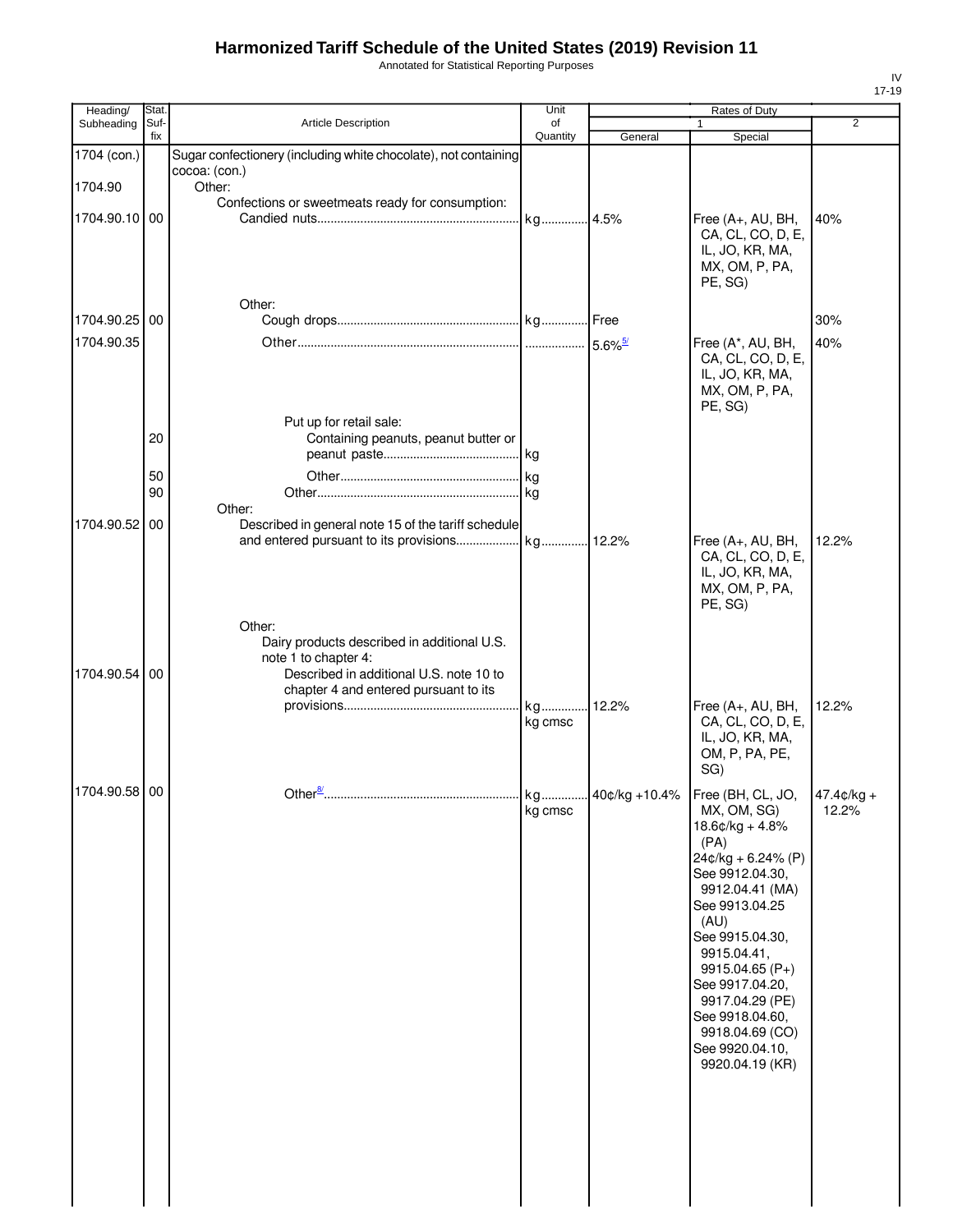Annotated for Statistical Reporting Purposes

| Heading/          | Stat.       |                                                                                                                                                               | Unit           |         | Rates of Duty                                                                                                                                                           |                       |
|-------------------|-------------|---------------------------------------------------------------------------------------------------------------------------------------------------------------|----------------|---------|-------------------------------------------------------------------------------------------------------------------------------------------------------------------------|-----------------------|
| Subheading        | Suf-<br>fix | <b>Article Description</b>                                                                                                                                    | of<br>Quantity | General | $\mathbf{1}$<br>Special                                                                                                                                                 | 2                     |
| 1704 (con.)       |             | Sugar confectionery (including white chocolate), not containing                                                                                               |                |         |                                                                                                                                                                         |                       |
| 1704.90<br>(con.) |             | cocoa: (con.)<br>Other: (con.)                                                                                                                                |                |         |                                                                                                                                                                         |                       |
|                   |             | Other: (con.)<br>Other: (con.)<br>Other:                                                                                                                      |                |         |                                                                                                                                                                         |                       |
| 1704.90.64        | 00          | Articles containing over 65 percent by dry<br>weight of sugar described in additional<br>U.S. note 2 to chapter 17:<br>Described in additional U.S. note 7 to |                |         |                                                                                                                                                                         |                       |
|                   |             | this chapter and entered pursuant to                                                                                                                          |                |         | Free (OM, PE)                                                                                                                                                           | 12.2%                 |
| 1704.90.68 00     |             |                                                                                                                                                               |                |         | Free (BH, CL, JO,<br>MX, OM, SG)<br>$8¢/kg + 2% (KR)$<br>See 9822.05.20 (P+)<br>See 9822.06.10 (PE)<br>See 9822.08.01<br>(CO)<br>See 9822.09.17 (PA)<br>See 9912.17.05, | $47.4¢/kg +$<br>12.2% |
| 1704.90.74        | 00          | Articles containing over 10 percent by dry<br>weight of sugar described in additional<br>U.S. note 3 to chapter 17:<br>Described in additional U.S. note 8 to |                |         | 9912.17.35 (MA)                                                                                                                                                         |                       |
|                   |             | this chapter and entered pursuant to                                                                                                                          |                |         | Free (A+, BH, CA,<br>CL, CO, D, E, IL,<br>JO, KR, MA, OM,<br>P, PA, PE, SG)                                                                                             | 12.2%                 |
| 1704.90.78 00     |             |                                                                                                                                                               |                |         | MX, OM, SG)<br>$8¢/kg + 2% (KR)$                                                                                                                                        | $47.4¢/kg +$<br>12.2% |
| 1704.90.90 00     |             |                                                                                                                                                               |                |         | See 9822.05.20 (P+)<br>See 9822.06.10 (PE)<br>See 9822.08.01<br>(CO)<br>See 9822.09.17 (PA)<br>See 9912.17.05,<br>9912.17.35 (MA)<br>Free (A+, AU, BH,                  | 12.2%                 |
|                   |             |                                                                                                                                                               |                |         | CA, CL, CO, D, E,<br>IL, JO, KR, MA,<br>MX, OM, P, PA,<br>PE, SG)                                                                                                       |                       |
|                   |             |                                                                                                                                                               |                |         |                                                                                                                                                                         |                       |
|                   |             |                                                                                                                                                               |                |         |                                                                                                                                                                         |                       |
|                   |             |                                                                                                                                                               |                |         |                                                                                                                                                                         |                       |
|                   |             |                                                                                                                                                               |                |         |                                                                                                                                                                         |                       |
|                   |             |                                                                                                                                                               |                |         |                                                                                                                                                                         |                       |